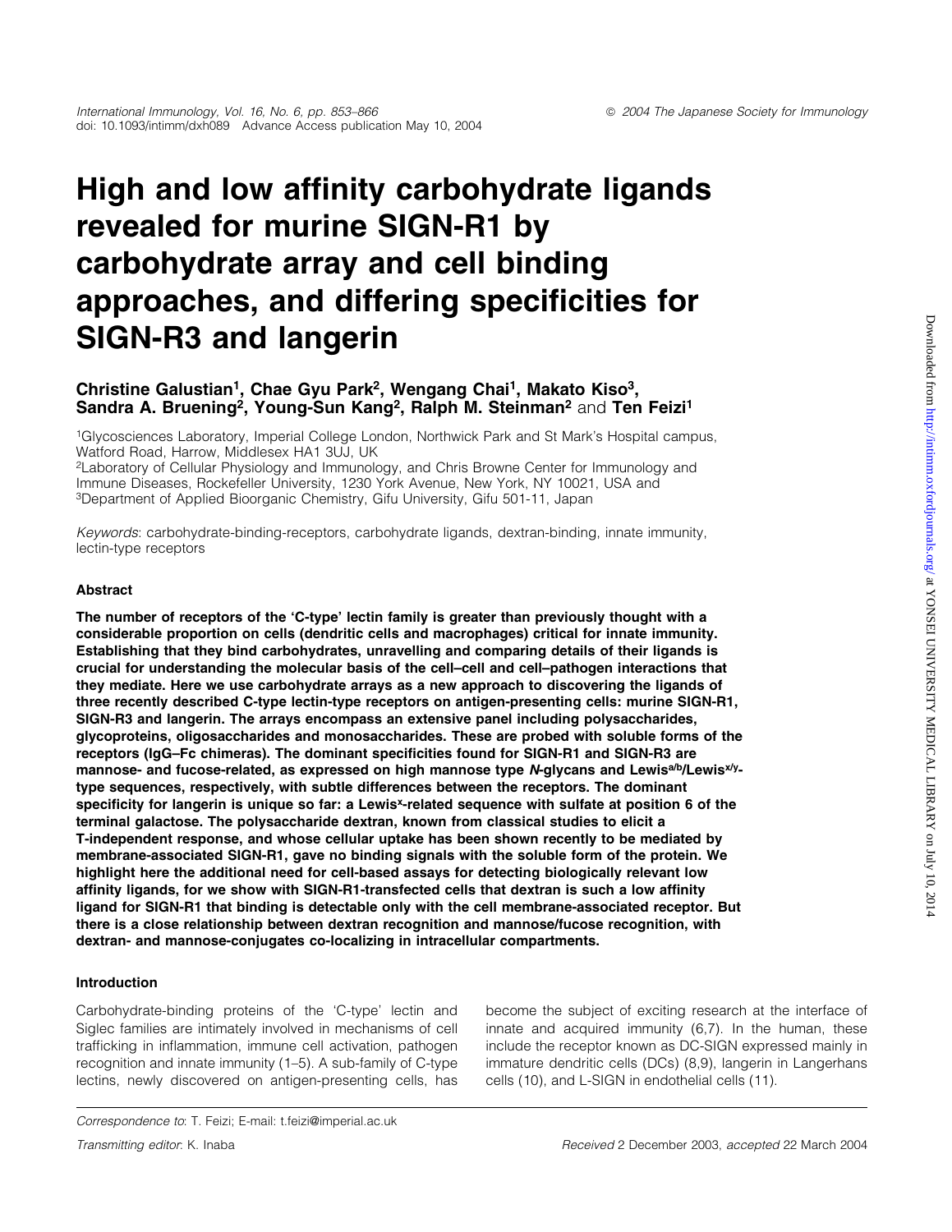Information is accumulating on the carbohydrate ligands for the new family of lectins on antigen presenting cells. In the human, DC-SIGN, L-SIGN and langerin have been shown to recognize oligosaccharides with terminal mannose or fucose (12-16), and to variously exhibit carbohydrate-mediated interactions with glycoconjugates of the host and of microbial pathogens (7,17). Among the proposed outcomes of DC-SIGN interactions with counter-receptors in the host are the regulation of transendothelial migration of DCs through interactions with ICAM-2 (18), and a contribution to T-cell activation and proliferation through interactions with ICAM-3 (8). Among sequelae of DC-SIGN-pathogen interactions are the subversion of DC functions for pathogen escape from immune surveillance (19). Examples include the retention of HIV by DCs without killing, and the subsequent transmission of the virus to susceptible T cells (20,21) and promotion of persistence of Mycobacterium tuberculosis in DCs (22).

In the mouse, six related proteins have been cloned: DC-SIGN (23) and langerin (24) predominantly in DCs, and four SIGN-related genes, SIGN-R1, SIGN-R2, SIGN-R3 and SIGN-R4, in other cell types of the immune system (23). SIGN-R1 is expressed on medullary and subcapsular macrophages in lymph nodes (25) and on marginal zone macrophages (MZMs) (25,26). In classical studies, more than a decade before the discovery of SIGN-R1, and its assignment as a lectin-type molecule, it was recognized that bacterial polysaccharides such as dextran elicit T-cell independent antibody responses (27-30). It is now established that SIGN-R1 is a key receptor that mediates the uptake of dextran. Now that other receptors of this family have been described on antigen presenting cells, it is important to unravel and compare details of their carbohydrate ligands. This is a prerequisite for understanding the molecular basis of the cell-cell as well as cell-pathogen interactions that they mediate, thereby influencing innate and acquired immunity. This could open the way to manipulating these interactions therapeutically. The pinpointing of oligosaccharide ligands, however, remains a challenging area of cell biology (31). This is because ligands that are oligosaccharides cannot be readily cloned, each being the product of multiple glycosyltransferases. Thus there is a need for sensitive and high throughput technologies to perform analyses of carbohydrate-protein interactions in order to detect and characterize the oligosaccharide sequences bound.

Microarray approaches, analogous to those developed for DNA (32), and being developed for proteins (33), are ideal for addressing this need. Only small amounts of products are required for generating microarrays and many compounds can be screened in parallel in a single operation. Indeed, array technology is a new development in glycobiology and immunology. The special advantage is that it enables diverse carbohydrates (polysaccharides, glycoproteins, monosaccharides as well as defined oligosaccharide sequences) to be probed simultaneously with carbohydrate-binding proteins (34). Recent reports of `proof of concept' experiments with known carbohydrate-recognizing proteins have shown there is selectivity of binding to arrayed carbohydrates. Thus, the predicted binding signals have been recorded with well characterized carbohydrate-recognizing antibodies (35-37), the selectins, a cytokine, a chemokine (36) and several plant

lectins (38-40). A carbohydrate array system consisting of lipid-linked oligosaccharide probes derived from natural and chemically synthesized oligosaccharides (36) has shown promise as a powerful means of generating large repertoires of oligosaccharide sequences both for detecting proteincarbohydrate interactions and assigning the sequences recognized.

Here we describe the use of carbohydrate arrays to identify and compare the carbohydrate ligands for three recently described receptors of the immune system, murine SIGN-R1, SIGN-R3 and langerin. This was carried out by probing recombinant soluble forms of the proteins, IgG Fc chimeras, with arrays of monosaccharides, polysaccharides, glycoproteins and defined oligosaccharide sequences. In the course of this work, we have found no detectable dextran binding by the soluble form of the SIGN-R1 (nor of SIGN-R3 and langerin) although it had been clearly demonstrated previously, using SIGN-R1-transfected cells, that this receptor mediates the cellular uptake of the polysaccharide dextran (25,26). We have therefore carried out detailed carbohydratebinding studies with cell transfectants expressing the membrane-associated protein. The results provide the explanation that, compared with other carbohydrate ligands with mannose and fucose termini, dextran has a very low affinity for SIGN-R1. Thus, the cell-based approach complements the array approach for ligand assignment, and may be necessary for detecting biologically relevant, low affinity, ligands that cannot be detected with the soluble receptor, even after multimerization.

## **Methods**

#### Carbohydrate materials

The monosaccharides mannose, galactose and fucose, and a FITC-labelled neoglycoprotein, galactose linked to BSA, 15-20 moles monosaccharide per mole of albumin, were from Sigma (Dorset, UK). Biotinylated neoglycoconjugates of mannose and galactose linked to polyacrylamide (PAA),  $M_r$ ~30 000, were from Syntesome (Moscow, Russia), and are said to contain, on average, 20% mol monosaccharide. The following BSA-monosaccharide conjugates were gifts of Professor Y.C. Lee (Department of Biology, Johns Hopkins University, Baltimore, MD): mannose (BSA-Man<sub>23</sub>), glucose (BSA-Glc<sub>25</sub>), fucose (BSA-Fuc<sub>23</sub>), galactose (BSA-Ga<sub>23</sub>), N-acetylglucosamine (BSA-GlcNAc<sub>23</sub>) and N-acetylgalactosamine (BSA-GalNA $_{23}$ ); the subscripts indicate the number of moles of the monosaccharides per mole of BSA. The glycoproteins ribonuclease B, invertase, soybean agglutinin, ovalbumin, fetuin and asialofetuin, and the polysaccharides heparan sulfate, heparin, fucoidan, Ficoll, yeast mannan, dextrans of 10 kDa, 70 kDa and 2000 kDa, and dextran sulfate were from Sigma. Bovine articular cartilage keratan sulfate was from Dr Gavin Brown (Department of Biological Sciences, Lancaster University, UK). The polysaccharide of Escherichia coli, serotype K5 was from Camilla Westling (Department of Medical Biochemistry and Microbiology, Uppsala University, Sweden). FITC-conjugated dextrans of molecular mass 10 kDa, 70kDa, and 2000 kDa (dextrans 10K-F, 70K-F and 2000K-F), Texas-red conjugated dextran of molecular mass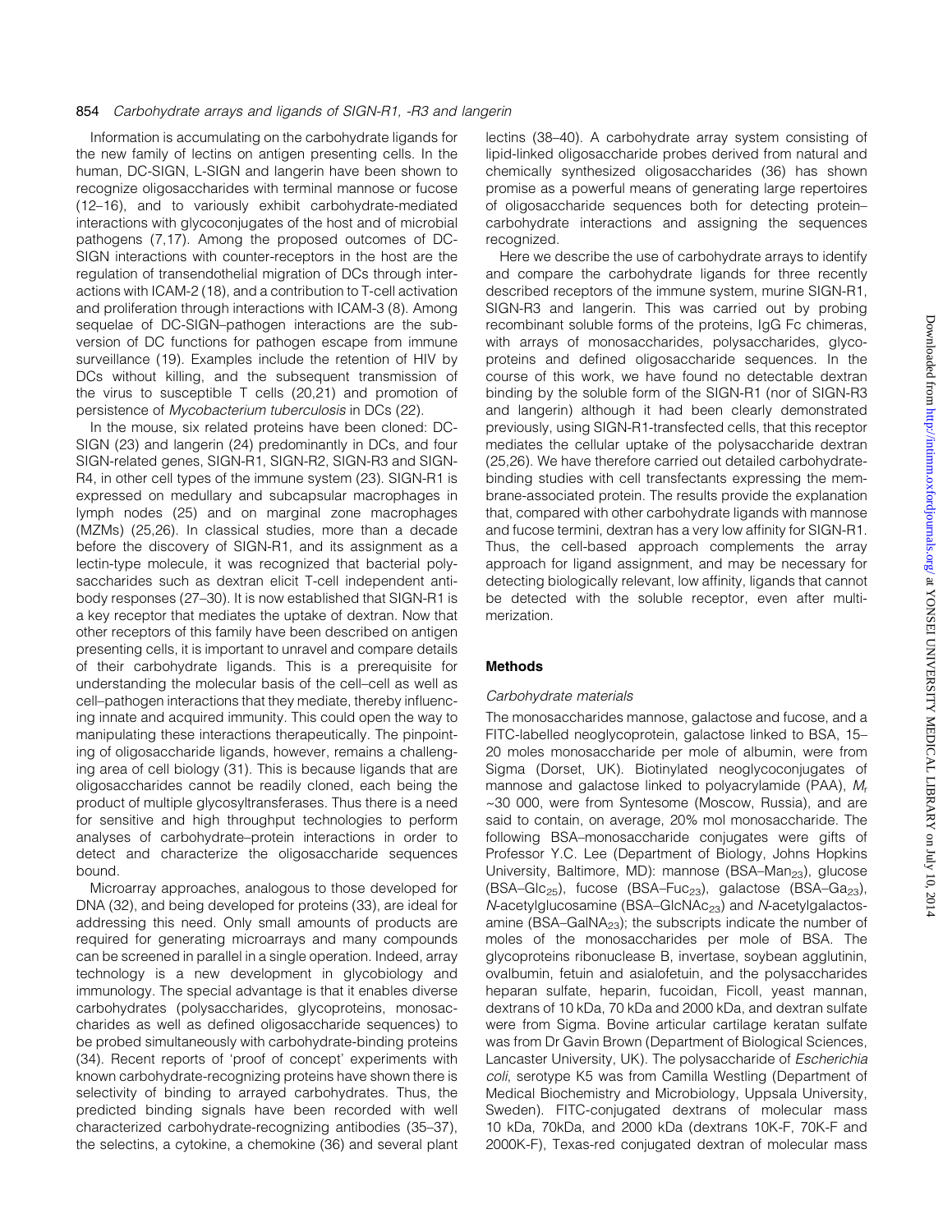|  |  |  | <b>Table 1.</b> Designations and locations on the array of the monosaccharide-conjugates, glycoproteins and polysaccharides |  |  |
|--|--|--|-----------------------------------------------------------------------------------------------------------------------------|--|--|
|  |  |  | investigated, and semi-quantitative scores of the binding by soluble SIGN-R1, SIGN-R3 and langerin                          |  |  |

|                | Samples                   | Type <sup>a</sup> | Locationb      | Main or representative sequences <sup>c</sup>                                                                              | SIGN-R1 <sup>d</sup>       | SIGN-R3                  | Langerin                 |
|----------------|---------------------------|-------------------|----------------|----------------------------------------------------------------------------------------------------------------------------|----------------------------|--------------------------|--------------------------|
| 1              | <b>BSA-Man</b>            | <b>NGP</b>        | a1             | Ma                                                                                                                         | $++$                       | $+/-$                    |                          |
| $\overline{c}$ | <b>BSA-GIc</b>            | <b>NGP</b>        | a2             | Gc                                                                                                                         |                            |                          |                          |
| 3              | <b>BSA-Fuc</b>            | <b>NGP</b>        | a3             | Fu                                                                                                                         | $+$                        | $+$                      |                          |
| 4              | <b>BSA-Gal</b>            | <b>NGP</b>        | a4             | Ga                                                                                                                         |                            |                          |                          |
| 5              | <b>BSA-GICNAC</b>         | <b>NGP</b>        | a <sub>5</sub> | GcN                                                                                                                        | $+/-$                      |                          |                          |
| 6              | <b>BSA-GalNAc</b>         | <b>NGP</b>        | b <sub>1</sub> | GaN                                                                                                                        |                            |                          |                          |
| $\overline{7}$ | PAA-Gal                   | <b>NGC</b>        | b2             | Ga                                                                                                                         |                            |                          |                          |
| 8              | PAA-Man                   | <b>NGC</b>        | b3             | Ma                                                                                                                         | $\ddot{}$                  | $+/-$                    | $+/-$                    |
| 9              | RNAse B                   | GP                | b4             | $M\alpha$ -6(Maα-3)Maα-6(Maα-3)Maβ-4GcNβ-4GcN                                                                              |                            |                          | $+/-$                    |
| 10             | Invertase <sup>e</sup>    | GP                | b <sub>5</sub> | -6(Ma-2)Ma-6(Ma-2Ma-2)Ma-6(Ma-3Ma-2)Ma-<br>6(Ma-3Ma-2Ma-2)Ma-GcN-4GcN                                                      | $+++$                      | $+$                      |                          |
| 11             | Soybean agglutinin        | GP                | C <sub>1</sub> | $M\alpha$ -2Μa $\alpha$ -6(Μa $\alpha$ -3)Μa $\alpha$ -6(Μa $\alpha$ -2Μa $\alpha$ -2Μa $\alpha$ -<br>3) Maβ-4GcNβ-4GcN    | $++$ *                     | $++$ *                   | $+/-$ *                  |
| 12             | Ovalbumin                 | GP                | c2             | $Ma\alpha$ -6(Ma $\alpha$ -3)Ma $\alpha$ -6(Ma $\alpha$ -2Ma $\alpha$ -3)Maβ-4GcNβ-<br>4GcN                                | $+$                        |                          | $+/-$                    |
| 13             | Fetuine                   | GP                | c3             | SA-3/6Ga-4GcN-2(SA-3/6Ga-4GcN-4)Ma-3(SA-3/<br>6Ga-4GcN-2Ma-6)Ma-4GcN-4GcN                                                  | $\equiv$                   |                          |                          |
| 14             | Asialofetuin              | GP                | C <sub>4</sub> | Ga $\beta$ -4GcN $\beta$ -2(Ga $\beta$ -4GcN $\beta$ -4)Ma $\alpha$ -3(Ga $\beta$ -4GcN $\beta$ -<br>2Maα-6)Maβ-4GcNβ-4GcN | $\overline{\phantom{0}}$   |                          |                          |
| 15             | <b>HS</b>                 | PS                | c5             | $-[4GcA\beta-4GcN(6SU)\alpha]_n, -[4IdA(2SU)\alpha-$<br>$4GcN(2.6SU)\alpha]_{m}$ -                                         | $\overline{\phantom{0}}$   |                          |                          |
| 16             | K <sub>5</sub>            | PS                | d1             | $-[4GcAB-4GcNa]_{n}$ -                                                                                                     |                            |                          |                          |
| 17             | Fucoidan                  | PS                | d2             | $-$ [3(Fu $\alpha$ -4)Fu $\alpha$ -3Fu $\alpha$ -3Fu $\alpha$ (4SU)-3Fu $\alpha$ -3(Fu $\alpha$ -<br>$2)Fu(4SU)\alpha$ ]-  |                            |                          | $+/-$                    |
| 18             | Ficoll                    | PS                | d <sub>3</sub> | $(Gc\alpha-2Fr\alpha)_{n}$                                                                                                 |                            |                          |                          |
| 19             | Yeast mannan <sup>e</sup> | PS                | d4             | -[6(Ma-2)Ma-6(Ma-2Ma-2)Ma-6(Ma-3Ma-2)Ma-<br>6(Ma-3Ma-2Ma-2)Ma]-                                                            | $+$                        |                          |                          |
| 20             | Dextran 2000K             | PS                | d <sub>5</sub> | $-[6Gc\alpha-6Gc\alpha]_n$ -                                                                                               |                            |                          |                          |
| 21             | Dextran 70K               | PS                | e <sub>1</sub> | $-[6Gc\alpha-6Gc\alpha]_{n}$ -                                                                                             |                            |                          |                          |
| 22             | Dextran 10K               | PS                | e <sub>2</sub> | $-[6Gca-6Gca]_n$ -                                                                                                         |                            |                          |                          |
| 23             | Dextran 2000K-F           | PS                | e3             | $-[6Gc\alpha-6Gc\alpha]_n-$                                                                                                | $\overline{\phantom{0}}$   | $\overline{\phantom{0}}$ | $\overline{\phantom{a}}$ |
| 24             | Dextran 70K-F             | PS                | e4             | $-[6Gc\alpha-6Gc\alpha]_{n}$ -                                                                                             |                            |                          |                          |
| 25             | Dextran 10K-F             | PS                | e <sub>5</sub> | $-[6Gc\alpha-6Gc\alpha]_{n}$ -                                                                                             |                            |                          |                          |
| 26             | Dextran 70K-TR            | PS                | f1             | $-[6Gc\alpha-6Gc\alpha]_{n}$ -                                                                                             | $\overline{\phantom{0}}^*$ | $\rightarrow$            | $\overline{\phantom{0}}$ |
| 27             | Dextran SU-500K           | PS                | f2             | $-$ [6Gc $\alpha$ -6Gc $\alpha$ ] <sub>n</sub> -, sulfated                                                                 | $++$                       | $++$                     | $++$                     |

aAbbreviations for glycoconjugates and their fluorescent tags: F, FITC; GP, glycoprotein; NGP, neoglycoprotein; NGC, neoglycoconjugate; PS, polysaccharide; TR, Texas red.

**bRefers to location on array.** 

cAbbreviations for monosaccharide residues and substituents: Fr, fructose; Fu, fucose; Ga, galactose; GaN, N-acetylgalactosamine; Gc, glucose; GcA, glucuronic acid; GcN, N-acetylglucosamine; IdA, iduronic acid; Ma, mannose; SA, sialic acid; SU, sulfate.

dSemi-quantitative visual scores for binding signals detected: +++, very strong; ++, strong; + moderate; +/-, weak; -, not detected. \* = scores of binding signals above those elicited with the control protein, mouse Ig Fc.

eDue to space limitation, anomeric configurations of monosaccharide residues are not shown for these glycans.

70 kDa (dextran-70K-TR) and biotinylated dextran molecular mass 500 kDa were from Molecular Probes (Leiden, The Netherlands). The main carbohydrate sequences on the arrayed glycoconjugates are described in Table 1.

The lipid-linked oligosaccharides investigated are listed in Table 2. Unless otherwise stated, they are the compounds described in (36). The Lewis<sup>x</sup> (Le<sup>x</sup>) glycolipid (GL), hexaglycosyl-ceramide with sialic acid at position 6 of galactose, 6¢-SA-Lex-5 (oligosaccharide no. 63) was chemically synthesized (41). The high mannose N-glycans Man3, Man4a, Man4b, Man5, Man6, Man7D1, Man7D3, Man8, Man9, Man3F, and complex-type biantennary NA2, NGA2 and NA3-Le<sup>x</sup> were gifts from Dr Vladimir Piskarev (Nesmeyanov Institute of Organoelement Compounds, Moscow, Russia). The blood group A trisaccharide (A-tri) was from Dextra laboratories (Reading, UK) and blood group B-pentasaccharide (B-penta) from Oxford GlycoSystems (Abingdon, UK).

Dextran fragments tetra-, penta-, hexa- and heptasaccharides were isolated from an acid hydrolysate of dextran. Chitotriose was from Sigma. The Le<sup>x</sup> pentasaccharides with sulfate at position 6 of galactose, 6'-SU-Le<sup>x</sup>-5 and with sulfate at positions 3 and 6 of galactose, 3',6'-SU-Le<sup>x</sup>-5 (oligosaccharides no. 62 and 61; Table 2) were chemically synthesized and were gifts from Professor Andre Lubineau (Department of Chemistry, University of Orsay, France). These reducing oligosaccharides were conjugated to 1,2-dihexadecyl-snglycero-3-phosphoethanolamine to form neoglycolipids (NGLs) as described  $(42)$ . The NGL of  $6'$ -SU-LNNT (no.  $64$ ) was prepared by mild acid treatment of the NGL of 6'-SU- $Le^{x}$ -5.

## Recombinant proteins

The extracellular portions of murine SIGN-R1, SIGNR3 and langerin were expressed as soluble proteins fused to the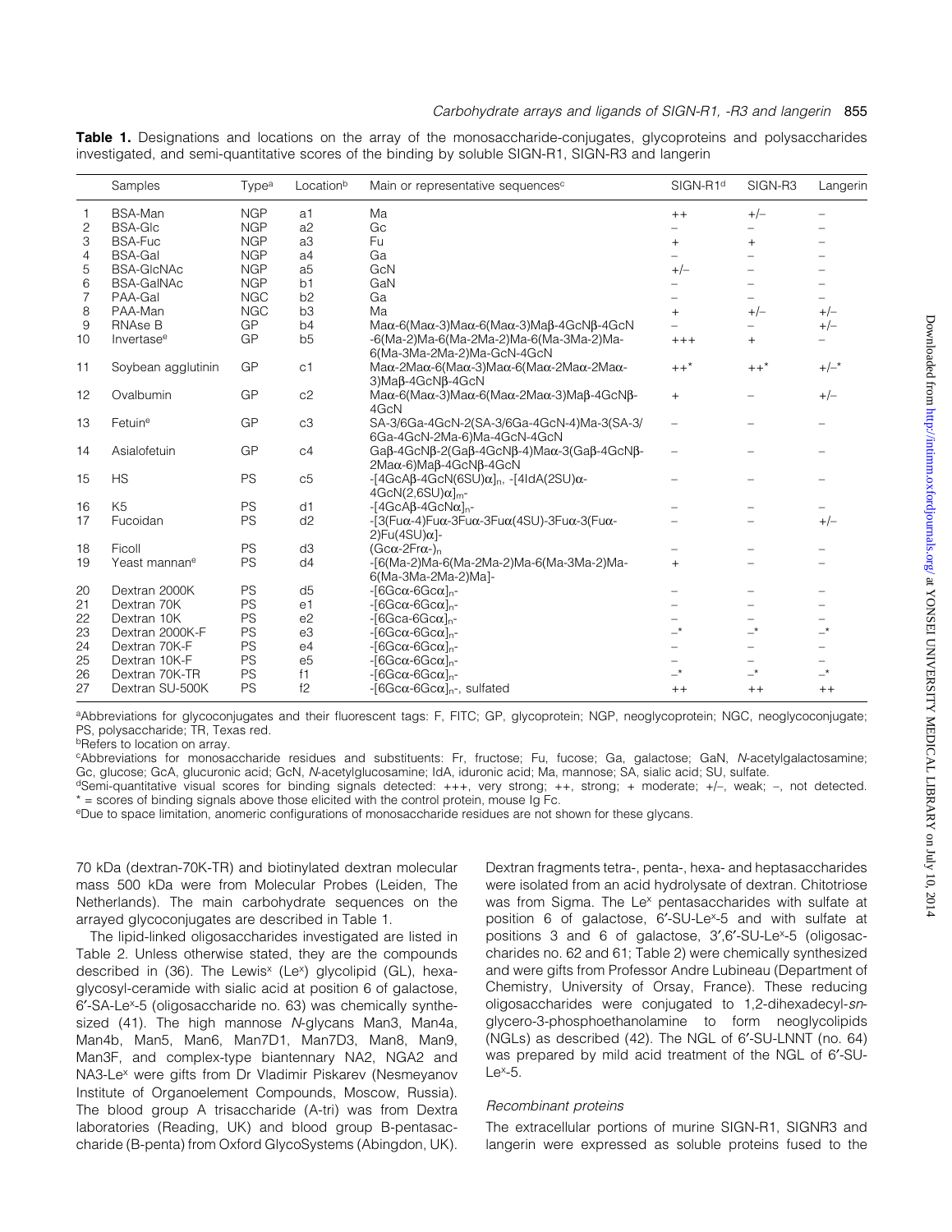Table 2. Designations and locations of the carbohydrate-containing molecules investigated, and semi-quantitative scores of the binding by the soluble SIGN-R1, SIGN-R3 and langerin

|    | Oligosaccharides                  |            |                | Type <sup>a</sup> Location <sup>b</sup> Sequences or compositions <sup>c</sup>                                                        | SIGN-R1 <sup>d</sup>             | SIGN-R3 langerin                 |                          |
|----|-----------------------------------|------------|----------------|---------------------------------------------------------------------------------------------------------------------------------------|----------------------------------|----------------------------------|--------------------------|
| 28 | N-glycan: Man3                    | <b>NGL</b> | g1             | $Ma\alpha$ -6(Ma $\alpha$ -3)Maβ-4GcNβ-4GcN                                                                                           | $^{+}$                           | -                                |                          |
| 29 | N-glycan: Man4a                   | NGL        | g <sub>2</sub> | $M$ aα-3 $M$ aα-6(Maα-3) $M$ aβ-4GcNβ-4GcN                                                                                            | $++$                             | $\equiv$                         |                          |
|    | 30 N-glycan: Man4b                | <b>NGL</b> | g <sub>3</sub> | $Ma\alpha$ -6(Ma $\alpha$ -3)Ma $\alpha$ -6Maβ-4GcNβ-4GcN                                                                             | $++$                             | $\equiv$                         | $\overline{\phantom{0}}$ |
|    | 31 N-glycan: Man5                 | NGL        | g <sub>4</sub> | $Ma\alpha$ -6(Ma $\alpha$ -3)Ma $\alpha$ -6(Ma $\alpha$ -3)Maβ-4GcNβ-4GcN                                                             | $++++$                           | $\ddot{}$                        | -                        |
|    | 32 N-glycan: Man6                 | NGL        | g <sub>5</sub> | $Ma\alpha$ -6(Ma $\alpha$ -3)Ma $\alpha$ -6(Ma $\alpha$ -2Ma $\alpha$ -3)Maβ-4GcNβ-4GcN                                               | $++$                             | $\begin{array}{c} + \end{array}$ | -                        |
|    |                                   | NGL        | h1             |                                                                                                                                       |                                  |                                  |                          |
| 33 | N-glycan: Man7D1                  |            |                | Maα-6(Maα-3)Maα-6(Maα-2Maα-2Maα-3)Maβ-4GcNβ-4GcN                                                                                      | $++$                             | $\ddot{}$                        | -                        |
|    | 34 N-glycan: Man7D3               | NGL        | h2             | Maα-2Maα-6(Maα-3)Maα-6(Maα-2Maα-3)Maβ-4GcNβ-4GcN                                                                                      | $++++$                           | $\ddot{}$                        | -                        |
| 35 | N-glycan: Man8                    | NGL        | hЗ             | Maα-2Maα-6(Maα-3)Maα-6(Maα-2Maα-2Maα-3)Maβ-4GcNβ-<br>4GcN                                                                             | $++$                             | $+$                              |                          |
| 36 | N-glycan: Man9                    | <b>NGL</b> | h4             | $Ma\alpha$ -2Μa $\alpha$ -6(Ma $\alpha$ -2Μa $\alpha$ -3)Μa $\alpha$ -6(Ma $\alpha$ -2Μa $\alpha$ -2Μa $\alpha$ -3)Μaβ-<br>4GcNβ-4GcN | $++++$                           | $++$                             | $\equiv$                 |
|    | 37 N-glycan: Man3F                | <b>NGL</b> | h5             | Maα-6(Maα-3)Maβ-4GcNβ-4(Fuα-6)GcN                                                                                                     | $^{+}$                           | -                                | $\qquad \qquad$          |
|    | 38 N-glycan: A2                   | <b>NGL</b> | i1             | $SAα-6Gaβ-4GcNβ-2Maα-6(SAα-6Gaβ-4GcNβ-2Maα-3)Maβ-$                                                                                    | $\overline{\phantom{0}}$         | -                                | $+/-$                    |
|    |                                   |            |                | 4GcNβ-4GcN                                                                                                                            |                                  |                                  |                          |
|    | 39 N-glycan: NA2                  | <b>NGL</b> | i2             | Ga $\beta$ -4GcN $\beta$ -2Ma $\alpha$ -6(Ga $\beta$ -4GcN $\beta$ -2Ma $\alpha$ -3)Ma $\beta$ -4GcN $\beta$ -4GcN                    | $\equiv$                         | $\overline{\phantom{0}}$         |                          |
|    | 40 N-glycan: NGA2                 | <b>NGL</b> | iЗ             | GcNβ-2Maα-6(GcNβ-2Maα-3)Maβ-4GcNβ-4GcN                                                                                                | $^{+}$                           | $\overline{a}$                   |                          |
|    | 41 N-glycan: NA3-Le <sup>x</sup>  | <b>NGL</b> | i4             | $Fuα$ {Gaβ-4GcNβ-2Ma $α$ -6[Gaβ-4GcNβ-2(Gaβ-4GcNβ-4)Ma $α$ -                                                                          | $^{+}$                           | $\overline{\phantom{0}}$         | $\overline{\phantom{0}}$ |
|    |                                   |            |                | 3]Maβ-4GcNβ-4GcN}                                                                                                                     |                                  |                                  |                          |
|    | 42 O-glycan: fucosylated NGL      |            | i5             | $(Fu)_2$ . $(Hx)_2$ . $(HxN)_4$ (BSM fraction N6)                                                                                     | $++$                             | $\begin{array}{c} + \end{array}$ | $+/-$                    |
| 43 | O-glycan: SA-fucosyl              | NGL        | j1             | SA.Fu.Hx.(HxN) <sub>3</sub> (BSM fraction A6)                                                                                         | -                                | $\overline{\phantom{0}}$         | $+/-$                    |
|    | 44 O-glycan: sialyl               | NGL        | j2             | $SA.(HxN)_{2}$ (BSM fraction A4)                                                                                                      | -                                | $\qquad \qquad -$                | $+/-$                    |
|    | 45 LNT                            | <b>NGL</b> | jЗ             | Gaß-3GcNß-3Gaß-4Gc                                                                                                                    | $\equiv$                         | $\equiv$                         | $-$                      |
|    | 46 LNnT                           | <b>NGL</b> | j4             | Gaβ-4GcNβ-3Gaβ-4Gc                                                                                                                    | $\equiv$                         | $\overline{\phantom{0}}$         | $+/-$                    |
|    | 47 A-tri                          | <b>NGL</b> | j5             | GaNα-3(Fuα-2)Ga                                                                                                                       | $^{+}$                           | $\equiv$                         | $+/-$                    |
| 48 | B-penta                           | <b>NGL</b> | k1             | Ga $\alpha$ -3(Fu $\alpha$ -2)Ga $\beta$ -4(Fu $\alpha$ -3)Gc                                                                         | $^{+}$                           | -                                | $\equiv$                 |
|    | 49 H (LNFP I)                     | <b>NGL</b> | k <sub>2</sub> | Fuα-2Gaβ-3GcNβ-3Gaβ-4Gc                                                                                                               | -                                | -                                | $+/-$                    |
|    | 50 Le <sup>a</sup> (LNFP II)      | NGL        | kЗ             | $Ga\beta$ -(Fu $\alpha$ -4)3GcN $\beta$ -3Ga $\beta$ -4Gc                                                                             | $+ +$                            | $++$                             | $\overline{\phantom{0}}$ |
|    | 51 Le <sup>x</sup> (LNFP III)     | <b>NGL</b> | k4             | Ga $\beta$ -(Fu $\alpha$ -3)4GcN $\beta$ -3Ga $\beta$ -4Gc                                                                            |                                  |                                  | $+/-$                    |
|    | 52 Le <sup>b</sup> (LNDFH I)      | <b>NGL</b> |                |                                                                                                                                       | $++$                             | $+$                              |                          |
|    |                                   |            | k5             | $Fu\alpha$ -2Ga $\beta$ -(Fu $\alpha$ -4)3GcN $\beta$ -3Ga $\beta$ -4Gc                                                               | $++$                             | $^{+++}$                         | -                        |
|    | 53 Le <sup>y</sup> (LNnDFH I)     | <b>NGL</b> | $\vert$ 1      | Fuα-2Gaβ-(Fuα-3)4GcNβ-3Gaβ-4Gc                                                                                                        | $++$                             | $\begin{array}{c} + \end{array}$ | $\overline{\phantom{0}}$ |
|    | 54 3'-SA-Lea-5                    | <b>NGL</b> | 2              | $SA\alpha$ -3Ga $\beta$ -3(Fu $\alpha$ -4)GcN $\beta$ -3Ga $\beta$ -4Gc                                                               | $^{+}$                           | $\begin{array}{c} + \end{array}$ | $\overline{\phantom{0}}$ |
|    | 55 3'-SA-Le <sup>x</sup> -5       | <b>NGL</b> | I3             | $SA\alpha$ -3Ga $\beta$ -4(Fu $\alpha$ -3)GcN $\beta$ -3Ga $\beta$ -4Gc                                                               | -                                | -                                | $\overline{\phantom{0}}$ |
|    | 56 3'-SU-Le <sup>a</sup> -5       | <b>NGL</b> | 14             | $Ga(3SU)\beta$ -3(Fu $\alpha$ -4)GcN $\beta$ -3Ga $\beta$ -4Gc                                                                        | $^{+}$                           | $\begin{array}{c} + \end{array}$ | -                        |
|    | 57 3'-SU-Le <sup>x</sup> -5       | <b>NGL</b> | $\overline{5}$ | $Ga(3SU)\beta$ -4(Fu $\alpha$ -3)GcN $\beta$ -3Ga $\beta$ -4Gc                                                                        | $++$                             | $\begin{array}{c} + \end{array}$ | -                        |
|    | 58 3', 6-SU-Le <sup>x</sup> -5    | <b>NGL</b> | m1             | Ga(3SU) $\beta$ -4(Fu $\alpha$ -3)GcN(6SU) $\beta$ -3Ga $\beta$ -4Gc                                                                  | $\begin{array}{c} + \end{array}$ | -                                | -                        |
|    | 59 6-SU-3'-SA-Le <sup>x</sup> -5  | GL         | m2             | SAα-3Gaβ-3(Fuα-4)GcN(6SU)β-3Gaβ-4Gc                                                                                                   | $\overline{\phantom{0}}$         | $\qquad \qquad -$                | -                        |
|    | 60 6'-SU-3'-SA-Le <sup>x</sup> -5 | GL         | mЗ             | $SA\alpha$ -3Ga(6SU) $\beta$ -3(Fu $\alpha$ -4)GcN $\beta$ -3Ga $\beta$ -4Gc                                                          | -                                | -                                | $++$                     |
|    | 61 3',6'-SU-Le <sup>x</sup> -5    | <b>NGL</b> | m4             | Ga(6SU) $\beta$ -(Fu $\alpha$ -3)4GcN(3SU) $\beta$ -3Ga $\beta$ -4Gc                                                                  | $\qquad \qquad +$                | $\begin{array}{c} + \end{array}$ | $+$                      |
|    | 62 6'-SU-Le <sup>x</sup> -5       | NGL        | m5             | Ga $(6SU)\beta$ -(Fu $\alpha$ -3)4GcN $\beta$ -3Ga $\beta$ -4Gc                                                                       | -                                | -                                | $++$                     |
|    | 63 6'-SA-Le <sup>x</sup> -5       | GL         | n1             | Ga(6SA) $\beta$ -(Fu $\alpha$ -3)4GcN $\beta$ -3Ga $\beta$ -4Gc                                                                       | -                                | -                                | -                        |
|    | 64 6'-SU-LNnT                     | <b>NGL</b> | n <sub>2</sub> | $Ga(6SU)\beta$ -4GcN $\beta$ -3Ga $\beta$ -4Gc                                                                                        | $^{+}$                           | -                                | $+ +$                    |
|    | 65 HNK-1                          | GL         | nЗ             | $GcA(3SU)\beta$ -3Ga $\beta$ -4GcN $\beta$ -3Ga $\beta$ -4Gc                                                                          | $\frac{1}{2}$                    | $\overline{a}$                   | -                        |
|    | 66 Man5-phosphate                 | NGL        | n4             | Ma(6PA) $\alpha$ -3Ma $\alpha$ -3Ma $\alpha$ -3Ma $\alpha$ -2Ma                                                                       |                                  | -                                | $\overline{\phantom{0}}$ |
|    |                                   | <b>NGL</b> |                | $\triangle$ UA-3GaN(4SU)                                                                                                              | $^{\mathrm{+}}$                  | $\overline{\phantom{0}}$         |                          |
|    | 67 CSA 2mer                       |            | n5             |                                                                                                                                       | -                                |                                  | -                        |
|    | 68 CSA 14mer                      | NGL        | о1             | $\Delta$ UA-[3GaN(4SU) $\beta$ -4GcA $\beta$ ] <sub>6</sub> -3GaN(4SU)                                                                | -                                | -                                | $\overline{\phantom{0}}$ |
|    | 69 CSB 2mer                       | <b>NGL</b> | O <sub>2</sub> | $\Delta$ UA-3GaN(4SU)                                                                                                                 | $+$                              | $\begin{array}{c} + \end{array}$ | $+/-$                    |
|    | 70 CSB 14mer                      | <b>NGL</b> | o3             | $\Delta$ UA-[3GaN(4SU)β-4IdA $\alpha$ ] <sub>6</sub> -3GaN(4SU)                                                                       | -                                | -                                | $+/--$                   |
|    | 71 CSC 2mer                       | <b>NGL</b> | O <sub>4</sub> | ∆UA-3GaN(6SU)                                                                                                                         | $++$                             |                                  |                          |
|    | 72 CSC 14mer                      | NGL        | o5             | $\Delta$ UA-[3GaN(6SU) $\beta$ -4GcA $\beta$ ] <sub>6</sub> -3GaN(6SU)                                                                | -                                |                                  |                          |
|    | 73 HS/HEP 2mer                    | NGL        | p1             | ΔUA(2SU)-4GcNSU(6SU)                                                                                                                  |                                  |                                  |                          |
|    | 74 HS/HEP 8mer                    | NGL        | p <sub>2</sub> | $UA$ -[GcN-UA] $_3$ -anMa                                                                                                             |                                  |                                  |                          |
|    | 75 KS 4mer (C4U)                  | NGL        | p3             | $SA\alpha$ -3Ga $\beta$ -4(Fu $\alpha$ -3)GcN(6SU) $\beta$ -3Ga(6SU) $\beta$ -4GcN(6SU)                                               |                                  |                                  |                          |
|    | 76 dextran-Glc4                   | NGL        | p4             | $Gca-6Gca-6Gca-6Gc$                                                                                                                   |                                  |                                  |                          |
|    | 77 dextran-Glc5                   | NGL        | p5             | $Gc\alpha$ -6 $Gc\alpha$ -6 $Gc\alpha$ -6 $Gc\alpha$ -6 $Gc$                                                                          |                                  |                                  |                          |
| 78 | dextran-Glc6                      | NGL        | q1             | Gc $\alpha$ -6Gc $\alpha$ -6Gc $\alpha$ -6Gc $\alpha$ -6Gc $\alpha$ -6Gc                                                              |                                  | $\overline{\phantom{0}}$         |                          |
| 79 | dextran-Glc7                      | NGL        | q <sub>2</sub> | Gca-6Gca-6Gca-6Gca-6Gca-6Gca-6Gca                                                                                                     |                                  | L.                               |                          |
|    | 80 Chitotriose                    | NGL        | qЗ             | GcNβ-4GcNβ-4GcN                                                                                                                       | $\pm$                            | $\overline{\phantom{0}}$         | $+/-$                    |
|    |                                   |            |                |                                                                                                                                       |                                  |                                  |                          |

aAbbreviations for type of lipid-linked oligosaccharides: NGL, neoglycolipid; GL, glycolipid.

**bRefers to location on array.** 

cAbbreviations for monosaccharide residues and substituents: anMa, anhydro-mannose; Fu, fucose; Ga, galactose; GaN, Nacetylgalactosamine; Gc, glucose; GcA, glucuronic acid; GcN, N-acetylglucosamine; Hx, hexose; HxN, N-acetylhexosamine; IdA, iduronic acid; Ma, mannose; PA, phosphate; SA, sialic acid; SU, sulfate; UA, hexuronic acid;  $\Delta$ UA, 4,5-unsaturated hexuronic acid. Oligosaccharides 42-44 and the glycosaminoglycan oligosaccharide fractions 67-75 are heterogeneous. Compositions (given with a dot '.' inserted between monosaccharide residues) or sequences of the main components are shown here.

dSemi-quantitative visual score for binding signals detected: +++, very strong; ++, strong; +, moderate; +/-, weak; -, not detected.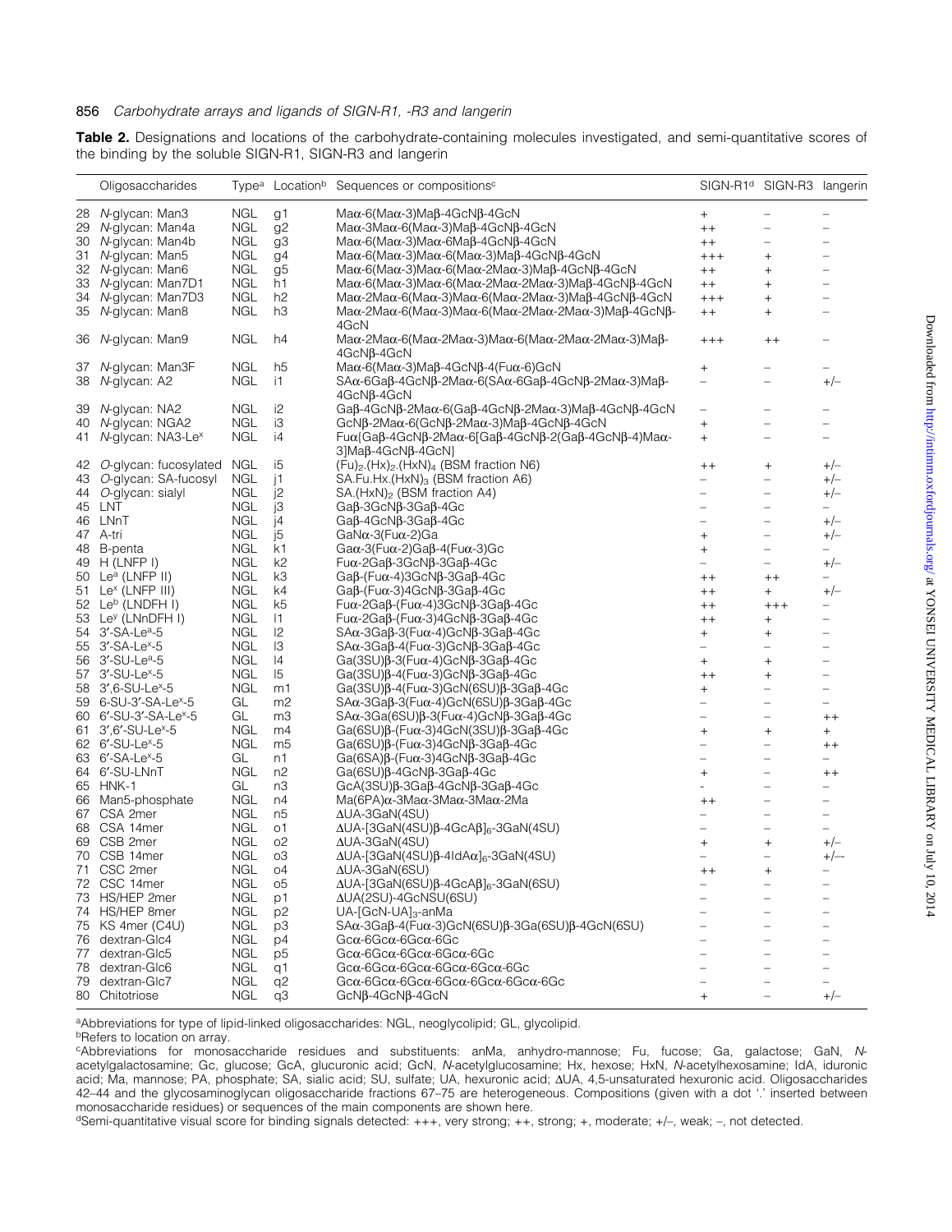

Fig. 1. Coomassie blue stains of the purified recombinant soluble proteins. The purified samples of the four soluble mouse (m) IgG Fc fusion proteins were analysed in a 4-15% gradient SDS-PAGE gel after boiling for 5 min in 2-mercaptoethanol containing SDS-PAGE buffer.

C-terminus of murine IgG Fc (43). The fused cDNA constructs were inserted into the pCMV expression vector (BD Biosciences Clontech, Palo Alto, CA) and transfected onto mammalian cell lines such as 293 and CHO cells. The transfected cells were selected to stably express and secrete the soluble fusion proteins under G418 selection (1 mg/ml). These soluble C-type lectin-IgG fusion proteins were affinity purified (Fig. 1) from the culture medium of mammalian cells, as previously described (43). The full length murine SIGN-R1 was expressed in CHO cells as previously described (26). Murine IgG-Fc and CHO cells transfected with pCMV vector alone (CHO-Neo) served as controls.

## Binding of recombinant soluble proteins to carbohydrates arrayed on nitrocellulose

Polysaccharides, glycoproteins and neoglycoproteins,  $0.5 \mu g$ of each (in water/methanol 1:1), and lipid-linked oligosaccharides, 10 pmol of each (in chloroform/methanol/water 25:25:8 by volume) were applied onto nitrocellulose membranes, and binding experiments were performed at ambient temperature as described previously (36). In brief, the membranes were blocked for 1 h with 1% casein w/v in 10 mM Tris HCl buffer pH 7.4 containing 50 mM calcium chloride and 150 mM NaCl, and overlaid for 2 h with the recombinant proteins,  $1 \mu g/ml$ , precomplexed (44) by incubation for 1 h with biotinylated anti-mouse IgG from Jackson laboratories (1:3 ratio of protein to antibody w/w). Binding was detected by colour development with streptavidin-conjugated horseradish peroxidase (Sigma), followed by FAST-diaminobenzidine (Sigma).

#### Binding of soluble proteins to lipid-linked oligosaccharides immobilized in microwells

Lipid-linked oligosaccharides, 10-80 pmoles per well (in methanol containing 4 µg egg lecithin and cholesterol/ml), were dried down in 96-well microwell plates (Falcon 3912, Marathon Labs, London, UK) overnight at 37°C. Binding

## Carbohydrate arrays and ligands of SIGN-R1, -R3 and langerin 857

experiments were performed at ambient temperature as described previously (44). In brief, wells were blocked for 1 h with 1% casein w/v in 10 mM Tris HCl buffer pH 7.4 containing 2 mM CaCl<sub>2</sub> and 150 mM NaCl and recombinant proteins, 50 ng/well, precomplexed (44) with biotinylated anti-mouse IgG, (protein to antibody ratio 1:3 w/w), were added to the wells. Incubation was for 2 h. Binding was detected by colour development with streptavidin-conjugated horseradish peroxidase, followed by O-phenyldiamine (both from Sigma).

## Inhibition of microwell binding of soluble SIGN-R1 to mannose-BSA by monosaccharide conjugates and polysaccharides

BSA-Man, or BSA-Gal as a negative control  $(0.5 \mu g/well)$  was dried down overnight at 37°C in 96-well microwell plates, and binding experiments with pre-complexed soluble recombinant SIGN-R1were performed at ambient temperature as described above. For inhibition experiments, binding of the SIGN-R1 was carried out in the presence of varying concentrations of BSA-monosaccharide conjugates, or the polysaccharides mannan, Ficoll and dextran 2000 kDa, or diluent alone. The percentage of inhibition of binding in the presence of inhibitors was determined as follows:

%Inhibition =  $[(OD with no inhibitor – OD negative control) –$ (OD with inhibitor- OD negative control)] /  $[(OD$  no inhibitor -OD negative control)]  $\times$  100

#### Staining of transfected CHO cells with monosaccharideand polysaccharide-conjugates

For flow cytometry experiments, cells were suspended at  $2 \times$ 10<sup>6</sup> cells/ml in flow cytometry buffer consisting of 20 mM Hepes-buffered saline (HBS) containing 2 mM CaCl<sub>2</sub> and 0.1% w/v BSA; all dilutions and washing steps were carried out using this buffer. Twenty microlitres of cell suspension and 50  $\mu$ l of FITC-dextran 2000 kDa, 24  $\mu$ g/ml (final concentration of 10 µg/ml) or mannose-PAA biotin or galactose-PAA-biotin, 120  $\mu$ g/ml (final concentration of 50  $\mu$ g/ml) and 50  $\mu$ l of flow cytometry buffer were added to Falcon 2052 tubes and incubated for 1 h on ice or at 37°C as indicated. The cells were washed twice at 4°C (all subsequent washing steps were carried out at 4°C). In the experiments on ice, cells that had been incubated with mannose- or galactose-PAA-biotin were further incubated for 30 min with 50 µl of FITC-conjugated streptavidin, 10 µg/ml (Becton Dickinson, Oxford, UK) and washed twice. In experiments carried out at 37°C with cells that had been incubated with mannose- or galactose-PAAbiotin, the cells were fixed and permeabilized with 100 µl Leukoperm reagent (Serotec, Kidlington, UK) and washed once before the addition of the streptavidin-FITC. Staining of cells was detected using a FACvantage cell sorter (Becton Dickinson). For inhibition experiments, cells were first incubated for 30 min with 50  $\mu$ I of 20 mM EDTA or 10  $\mu$ g/mI ERTR9 antibody, or varying concentrations of monosaccharide, oligosaccharide or polysaccharide inhibitors (at 4°C or 37°C as appropriate) before addition of 50  $\mu$ l FITC-dextran or mannose-PAA-biotin. Oligosaccharide inhibitors were tested as lipid-linked compounds displayed on liposomes (45). Liposomes displaying galactosyl ceramide (Gal-ceramide), or no oligosaccharide (empty liposomes) were included as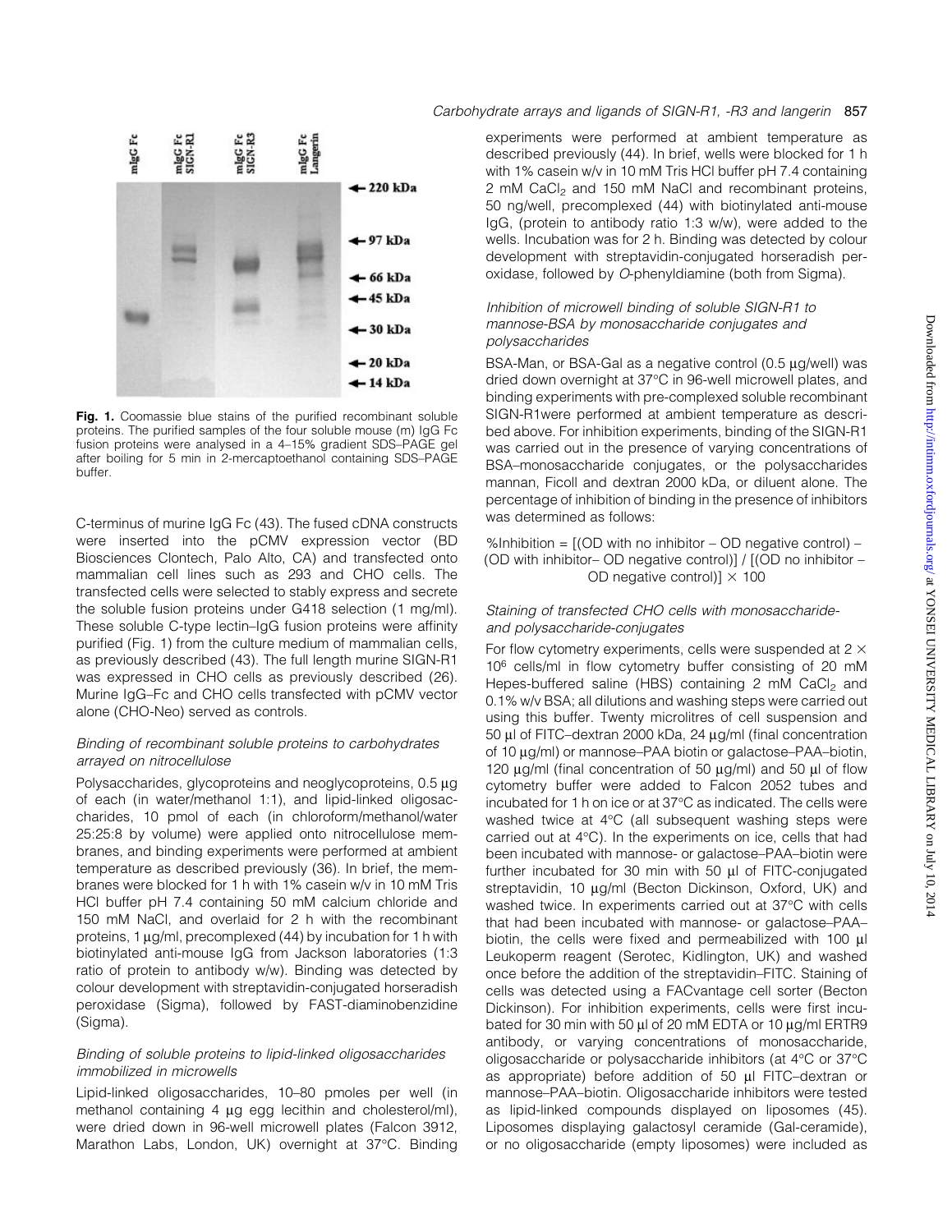negative control inhibitors. The percentage of inhibition of binding in the presence of inhibitors was determined as follows:

% Inhibition =  $[(MF of cells without inhibitors –$ MF of cells with inhibitors) / MF of cells stained without inhibitors]  $\times$  100

where  $MF =$  median fluorescence.

## Scatchard type analyses of the binding of dextran- and mannose-conjugates to transfected CHO cells

For Scatchard type analyses, SIGN-R1-transfected CHO cells, or CHO-Neo cells as controls, were suspended at  $2 \times 10^6$ cells/ml in flow cytometry buffer. Twenty microlitres of cell suspensions were placed in Falcon 96 well U-shaped tubes, and incubated for 1 h on ice in the presence of the following: 50 ml of biotinylated dextran at concentrations from 360 to 3.8  $\mu$ g/ml (final concentrations of 150-1.6  $\mu$ g/ml) or biotinylated mannose-PAA, 240  $\mu$ g/ml to 1.9  $\mu$ g/ml (final concentration of 100 $-0.8 \mu g/ml$ ) and 50  $\mu$  of flow cytometry buffer. Total reaction volume was 120  $\mu$ l. The plates were spun at 300 g for 5 min, and the supernatants harvested. The concentrations of the total conjugates added, and of the free conjugates after incubation were assayed by determining biotin concentrations, using a sensitive competitive inhibition assay (46), and extrapolating from standard curves that we constructed for the two biotinylated conjugates. The bound values for the SIGN-R1 transfectants were calculated after subtracting bound values for the CHO-Neo cells. The values were converted to molar concentrations of monosaccharides for Scatchard analyses to calculate the dissociation constants (Kds) for the two conjugates, taking the carbohydrate content of the dextran polysaccharide as 99% and of the mannose-PAA as 20%.

## Staining of cell monolayers

For experiments with cell monolayers,  $2 \times 10^5$  CHO-SIGN-R1 cells or CHO-Neo cells in 1 ml of culture medium (DMEM containing 10% v/v foetal bovine serum, 100  $\mu$ g of antibioticantimycotic solution, and  $1 \mu$ g of geneticin; all from Invitrogen, Paisley, UK) were seeded in Nunc 4-well chamberslides (Fisher Scientific, UK) and cultured for 2-3 days to reach 70-80% confluency. Medium was removed from wells and cells were washed twice; all dilutions and subsequent washing steps were carried out with this buffer. For dual staining with mannose conjugate and dextran, cells were incubated for 1 h at 37°C with mannose-PAA-biotin, and FITC-dextran at 50 and 10 µg respectively per ml. Cells were washed twice, and fixed with 1 ml of 1% v/v paraformaldehyde for 15 min at 4°C. Cells were permeabilized by incubating with 1 ml of 0.2% v/v Triton X-100 for 20 min at 4°C, and washed twice. Cells were then incubated for 30 min at 4°C with Cy3 labelled streptavidin, 10 µg/ml, and washed twice. Cells were mounted with Vector Hardset fluorescent mountant, for microscopic visualization of staining using a Leica TCS NT confocal microscope with a  $100\times$  objective (magnified digitally to  $1000\times$ ).



Fig. 2. Binding of recombinant soluble proteins to monosaccharideconjugates, glycoproteins and polysaccharides immobilized on nitrocellulose membranes. The glycoconjugates (Table 1) were spotted onto nitrocellulose membranes and overlaid with the recombinant soluble fusion proteins, SIGN-R1 (A), SIGN-R3 (B) and langerin (C), and as a control, mouse IgG Fc (D), which had been pre-complexed with biotinylated anti-mouse-IgG; binding was detected as described in Methods. The three spots, those of soybean agglutinin (c1) fluorescein-labelled and FITC- and TRconjugated dextrans (e3 and f1, respectively) showing binding with the control protein, IgG Fc, as well as the chimeric proteins are asterisked; of these only soybean agglutinin was bound by the three receptors more strongly than by the control protein.

## **Results**

## Binding of the soluble SIGN-R1 protein to glycoconjugates arrayed on membranes

The soluble SIGN-R1 gave binding signals with the monosaccharides mannose, fucose and N-acetylglucosamine conjugated to BSA (Table 1 and Fig. 2). Among the six glycoproteins arrayed, ribonuclease B, invertase, soybean agglutinin, ovalbumin, fetuin and asialo-fetuin (Table 1), four are known to have high mannose chains. SIGN-R1 gave binding signals with three of these: invertase, soybean agglutinin and ovalbumin (Fig. 2A, b5, c1 and c2, respectively). Of the polysaccharides tested, yeast mannan was bound; but the neutral dextrans and Ficoll were notable by their lack of binding signals with SIGN-R1 (Fig 2A). Only the dextran sulfate was strongly bound; another acidic polysaccharide, heparan sulfate, was not bound.

The recognition of mannose-, fucose- and N-acetylglucosamine-terminating oligosaccharides was also apparent for SIGN-R1 in the binding detected with the arrayed lipid-linked oligosaccharides (Table 2, Fig. 3A). With the high mannose type N-glycans that were tested in the array, the Man3 (g1)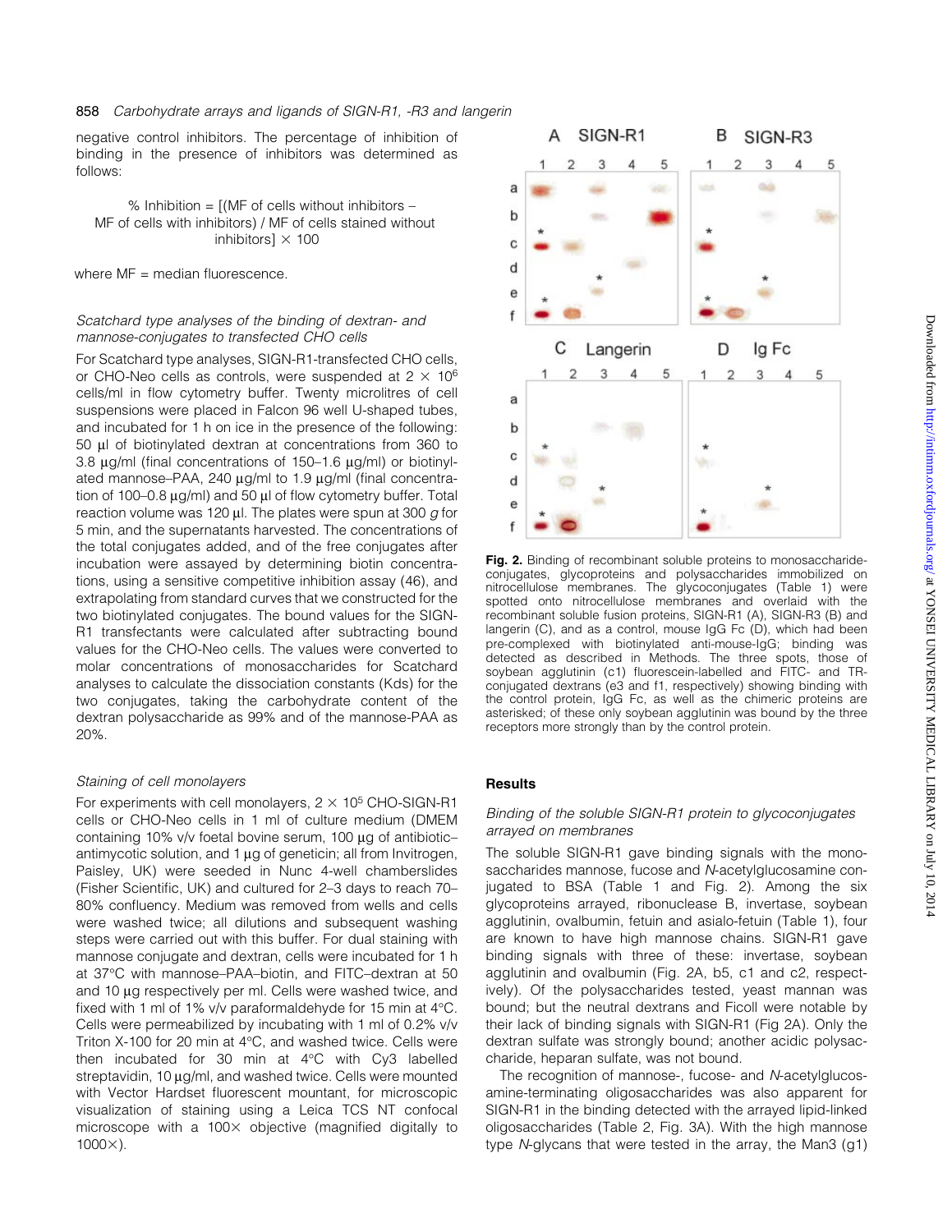

Fig. 3. Binding of recombinant soluble proteins to lipid-linked oligosaccharides immobilized on nitrocellulose membranes. Lipid-linked oligosaccharides (Table 2) were spotted onto nitrocellulose membranes and overlaid with the recombinant soluble fusion proteins SIGN-R1 (A), SIGN-R3 (B) and langerin (C), which had been pre-complexed with biotinylated anti-mouse IgG; binding was visualized as described in **Methods** 

gave a weaker signal than Man4-Man9 (g2-h4, respectively). With the fuco-oligosaccharides, the linkage position of the fucose residue was important: binding was not observed to the blood group H type oligosaccharide with fucose 2-linked to galactose (k2), whereas strong binding was detected to the neutral oligosaccharides of Le<sup>a/b</sup> and Le<sup>x/y</sup> types with fucose 3or 4-linked to N-acetylglucosamine (k3, k4, k5 and l1). Sialylation at position 3 or 6 of galactose or sulfation of the Le<sup>a</sup> and Le<sup>x</sup> sequences at position 3 or 6 of galactose or position 6 of N-acetylglucosamine (l2 to n1) did not enhance the SIGN-R1 binding; the binding was either weakened or unaffected.

Binding was also examined to arrayed oligosaccharides derived from dextran: 4-, 5-, 6-, and 7-mers. No binding was detected in accord with the lack of binding to preparations of the intact polysaccharide (Fig. 3A, locations p4 to q2 respectively).

## Binding of the soluble SIGN-R1 protein to oligosaccharides immobilized in microwells

The microwell binding experiments validated results with the arrayed oligosaccharides (Fig. 4AA'). They showed, in addition, a clear correlation between binding signal and mannose number in the N-glycans tested. The results also showed that SIGN-R1 binding to the neutral Le<sup>a</sup>- and Le<sup>x</sup>-type oligosaccharides was of the same order as to the high mannose N-glycans Man7 and Man9. There was little binding to the 6-mer, dextran oligosaccharide.

The lack of detectable interaction of the soluble SIGN-R1 with dextran and Ficoll, was corroborated by inhibition of binding experiments in microwells (Fig. 5). Dextran and Ficoll gave no inhibition of SIGN-R1 binding to the mannose-BSA conjugate (Fig. 5A), whereas mannan was inhibitory.

## Comparisons of the binding of the soluble SIGN-R3 and langerin proteins with SIGN-R1

Comparisons of the saccharide binding of SIGN-R3 and langerin with that of SIGN-R1 showed only subtle differences with SIGN-R3 but striking differences with langerin as follows. SIGN-R3 showed binding to the monosaccharide mannoseand fucose-conjugates, and among the glycoproteins, there was binding to invertase and soybean agglutinin (Fig. 2B, locations b5 and c1 and Table 1). Among the polysaccharides, as with SIGN-R1, there was SIGN-R3 binding to the sulfated dextran but not the neutral dextrans. SIGN-R3 showed stronger binding to Le<sup>a/b</sup>-related sequences than to  $Le^{x/y}$  (Fig. 3B and 4B).

With langerin, there was binding to the dextran sulfate. Binding to the mannosyl probes was barely detectable in the arrays (Figs 2C and 3C; Table 1), and not in the microwell assay (Fig. 4C). The non-acidic Lewis-related sequences also gave little or no binding (Figs 3C and 4C'). The striking difference of langerin from SIGN-R1, and also SIGN-R3, was a clear preference of langerin for binding to sulfated Le<sup>x</sup>-related sequences (oligosaccharides 60-62) with sulfation at position 6 of galactose, designated 6¢-sulfated Lex (Fig. 3C, m3 to m5 and Fig. 4C'). This indicates that where there is a terminal 6¢-sulfated galactose, the fucose residue is not essential for langerin binding.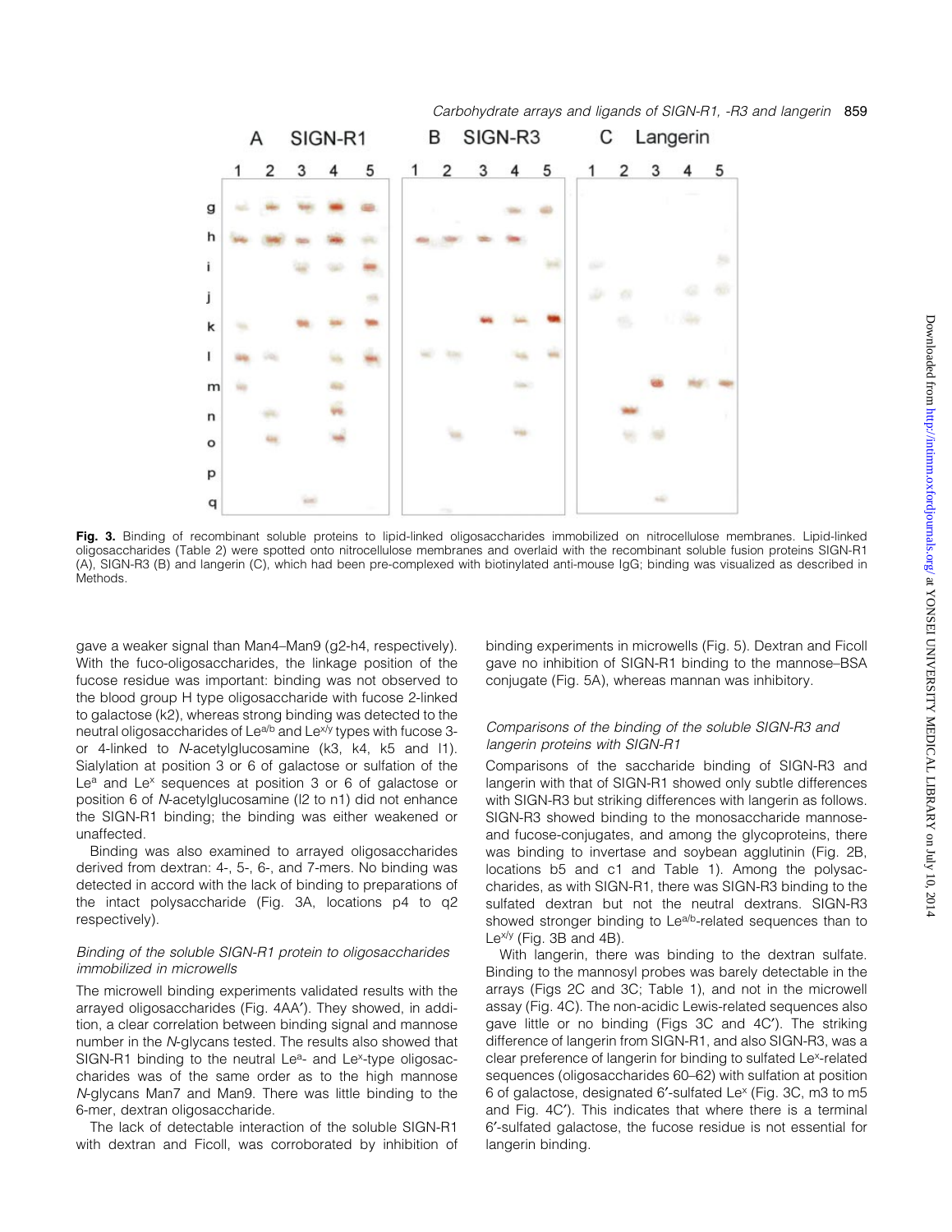

(neo)glycolipid added (pmol/well)

Fig. 4. Binding of recombinant soluble proteins to lipid-linked oligosaccharides immobilized in microwells. Varying amounts of lipid-linked oligosaccharides were dried down in microwells and probed with recombinant fusion proteins SIGN-R1 (A and A'), SIGN-R3 (B and B'), and langerin (C and C'), which had been pre-complexed with biotinylated anti-mouse-IgG; binding was detected as described in Methods. Results are expressed as the means of duplicate wells with the range indicated by error bars. A and A' are results of a single experiment; B, B', C and C' are results of different experiments.



Fig. 5. Inhibition of binding of recombinant soluble SIGN-R1 to mannose-BSA by mannan and monosaccharide conjugates. Mannose-BSA, 10  $\mu$ g/ml, was dried down in microwells and probed with soluble SIGN-R1 (precomplexed with biotinylated anti-mouse IgG) in the presence of varying concentrations of mannan, Ficoll and dextran 2000 kDa (A) and monosaccharide conjugates (B). Binding was detected as described in Methods. Results are expressed as the means of duplicate wells with the range indicated by error bars.

#### Binding experiments with mannose conjugate and fluorescein labelled dextran and cells transfected to express SIGN-R1

Having detected no dextran binding by the soluble SIGN-R1 protein, it was important to reconcile with the earlier observations (26) on the membrane-associated form of the receptor mediates dextran. We examined by flow cytometry CHO cells that had been transfected to express the membrane associated SIGN-R1. There was staining of the SIGN-R1-transfected cells with FITC-dextran not only at 37°C as described previously (26) but also at 4°C (Fig. 6A, panels i and ii). Another fluorescein-conjugated probe, fluorescein-conjugated galactose-BSA, gave no staining (Fig. 6A, vii and viii). The SIGN-R1-CHO cells gave staining also with mannose-PAA conjugate (Fig. 6B, i and ii), but not with the galactose analog (Fig. 6B, vii and viii). Specificity of FITC-dextran and mannose conjugate staining was further corroborated by lack of staining of the CHO-Neo cells, transfected with the vector only (Fig. 6B, ix and x).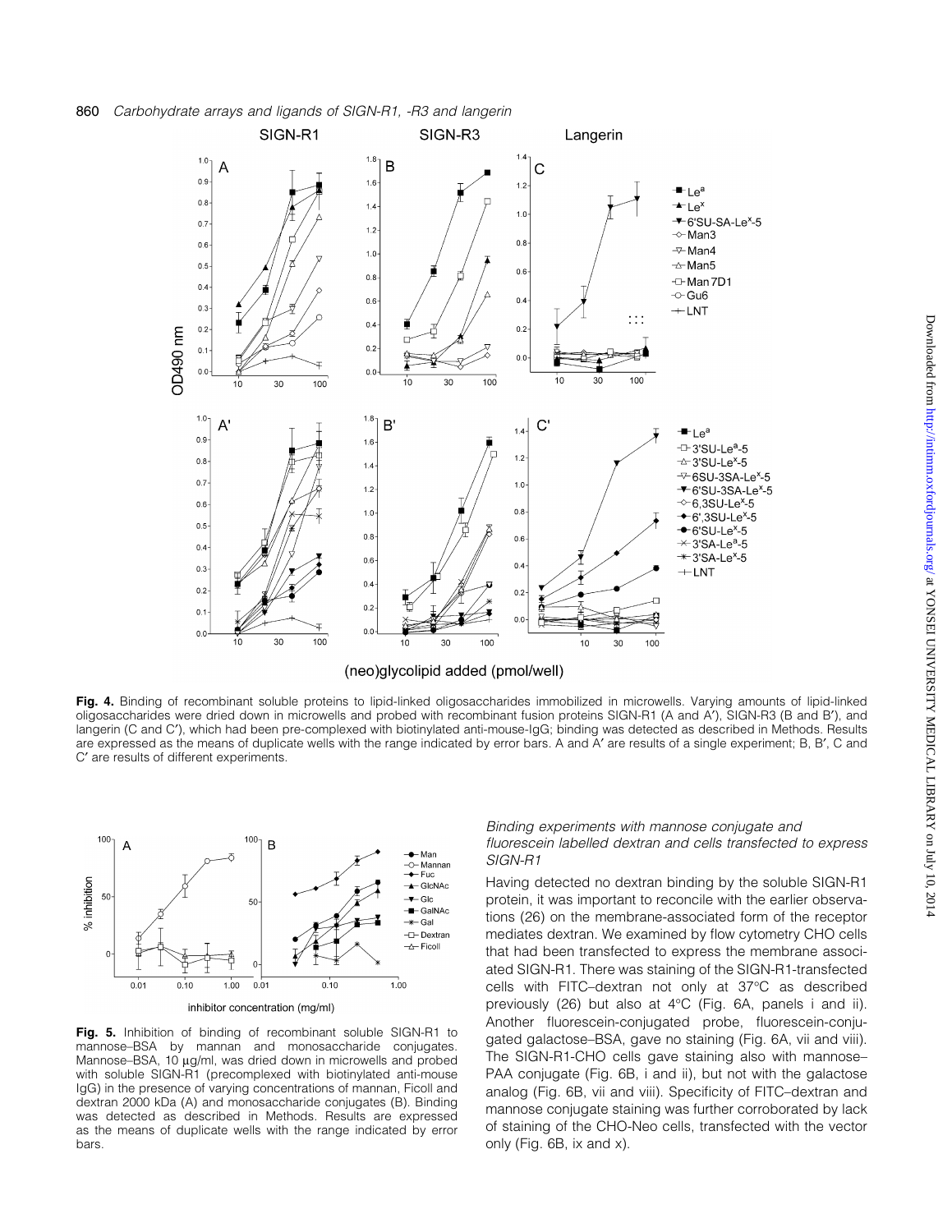

Fig. 6. Flow-cytometric analyses of the staining of transfected CHO cells with monosaccharide- and dextran-conjugates. CHO-SIGN-R1 cells were incubated with FITC-dextran 2000 kDa (Dex-F) (A) or with mannose-PAA-biotin conjugate (Man-P) (B) at 4°C or at 37°C in the absence or presence of 20 mM EDTA or 10 µg/ml of anti-SIGNR1 antibody (ERTR9). As negative controls, CHO-SIGN-R1 cells were incubated with galactose-PAA-biotin (Gal-P) or FITC-galactose BSA conjugate (Gal-F) and CHO-Neo cells with Man-P or Dex-F.

The staining both with the dextran- and mannoseconjugates was cation dependent, being inhibited in the presence of EDTA, as predicted for a C-type lectin. The staining with the mannose- as well as the dextran-conjugates was inhibited in the presence of the SIGN-R1 antibody, ERTR9  $(Fiq. 6A and B, iii-vi).$ 

To gain further insights into the relationship between the dextran and mannose binding to the SIGN-R1-transfected cells, the cells were incubated with dextran- and mannoseconjugates at 37°C, and their distribution examined by confocal microscopy. The staining was predominantly intracellular, and the majority of the staining with the two conjugates was concordant (Fig. 7). There was negligible staining in the non-transfected cells (data not shown).

A series of inhibition experiments was performed with mono-, oligo- and polysaccharides (Fig. 8). Both the dextran and mannose conjugate staining were inhibitable by mannan and other carbohydrate ligands identified for the soluble SIGN-R1. These include the monosaccharides mannose and fucose, a high mannose N-glycan, Man-7D1, the Le<sup>a</sup>- and Le<sup>x</sup>related sequences, and dextran sulfate. Other charged polysaccharides, heparin and heparan sulfate, were not inhibitory. However, only the FITC-dextran staining, but not the mannose staining, was inhibited to a significant extent by the neutral dextran 2000 kDa.

Collectively, the concordant intracellular staining with the mannose and dextran conjugates, the inhibitory activities of the anti-SIGN-R1 antibody shown in Fig. 6, together with the  $IC_{50}$  values (concentrations giving 50% inhibition of binding) summarized in Table 3, indicate that both the mannose and dextran binding are mediated by the cell-associated SIGN-R1, but that the dextran binding is more readily inhibitable than the mannose binding: mannan is over 10 000-fold more active than dextran at inhibiting FITC-dextran binding.

## Scatchard type analysis of the mannose- and dextran-binding to SIGN-R1 transfected cells

At the suggestion of one of the reviewers of our manuscript, we performed additional cell binding experiments for Scatchard type analyses, to compare the avidities of binding of the mannose-PAA conjugate and dextran to SIGN-R1-transfected cells. We have duly carried out Scatchard analyses using the biotinylated mannose-PAA and a biotinylated dextran (Fig. 9), although it must be noted that the carbohydrate presentation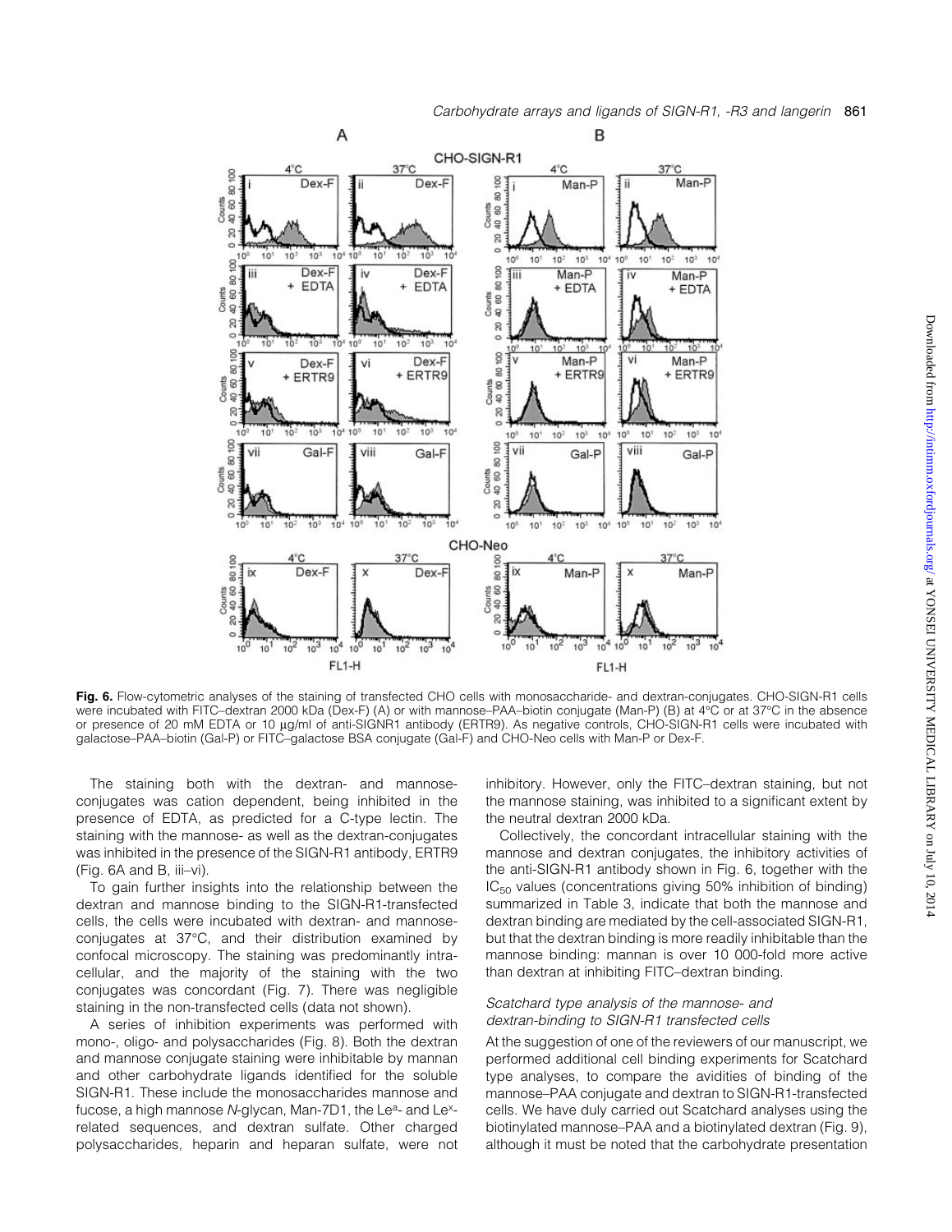

Fig. 7. Confocal microscopic analysis of the intracellular distribution of mannose- and dextran-conjugates taken up by SIGN-R1-transfected cells. To examine intracellular distribution of the mannose- and dextran-conjugates, monolayers of SIGN-R1 transfected cells were stained for 1 h with FITC-dextran, 10 μg/ml (A) and mannose-PAA-biotin, 50 μg/ml (B) at 37°C. An overlay of the cellular distribution of the two conjugates is shown in (C).



Fig. 8. Flow-cytometric analyses of inhibition of staining of SIGN-R1-transfected CHO cells with mannose- and dextran-conjugates using as inhibitors, monosaccharides, and polysaccharide and lipid-linked oligosaccharides. For inhibition experiments, CHO-SIGN-R1 cells were incubated for 30 min with the monosaccharides, mannose, fucose or galactose, at final concentrations of 10-100 mg/ml or with the polysaccharides mannan, dextran or dextran-sulfate polysaccharides, at final concentrations of 0.03-1 mg/ml (A and B) or with liposomes displaying Man-7D1, Le<sup>x</sup>, Le<sup>a</sup>, SuLe<sup>x</sup> or Su-Le<sup>a</sup> oligosaccharides, final concentrations of 0.3-30 µM, (A' and B'). Staining with mannose-PAAbiotin, final concentration 50 µg/ml or with FITC-dextran 2000 kDa, 10 µg/ml was then performed at 4°C as described in Methods. Results are expressed as percentage inhibition of staining by the mannose conjugate (A and A'), or dextran conjugate (B and B'). The four panels are each the results of separate experiments.

is different in the two glycoconjugates. The dissociation constants thus generated for the mannose and the dextran conjugates are  $9 \times 10^{-6}$  M and  $5 \times 10^{-3}$  M, respectively. These results support our conclusion that the avidity of interaction of dextran with the membrane-associated SIGN-R1 is low, and it is substantially lower than that of the mannose conjugate.

#### **Discussion**

We describe here the use of arrays of an extensive panel of carbohydrates for discovering ligands of three novel receptors of the immune system. The arrays encompass glycoproteins, polysaccharides, monosaccharides and oligosaccharides,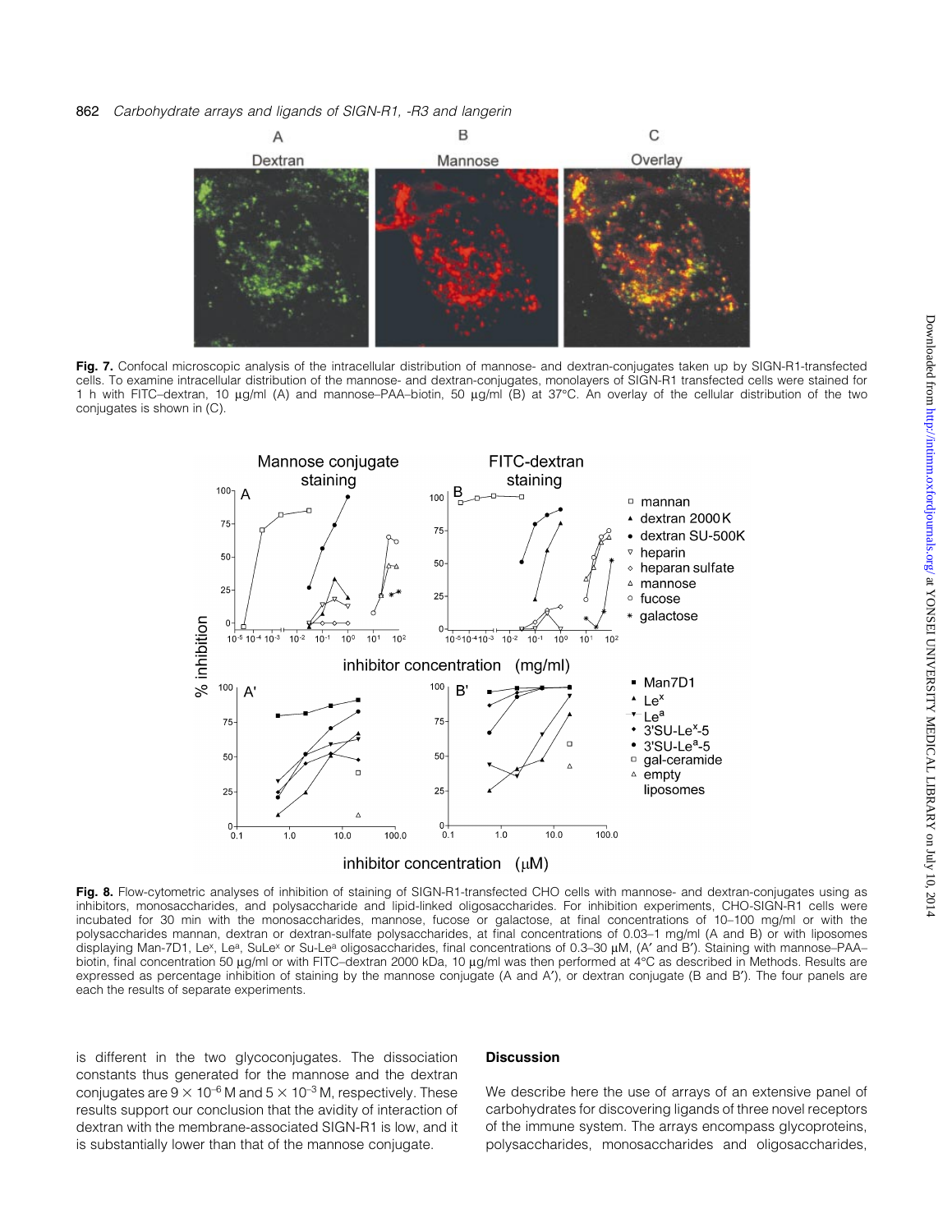|  | <b>Table 3.</b> Inhibitory activities of monosaccharides, oligo- |  |  |  |
|--|------------------------------------------------------------------|--|--|--|
|  | saccharides and polysaccharides toward the staining of           |  |  |  |
|  | CHO-SIGN-R1 cells with mannose- and dextran-conjugates           |  |  |  |

| Inhibitors              | Staining with<br>mannose-conjugate | Staining with<br>dextran-conjugate |
|-------------------------|------------------------------------|------------------------------------|
|                         | $IC_{50}$ ( $\mu$ g/ml)            |                                    |
| Monosaccharides         |                                    |                                    |
| Mannose                 | n.i. <sup>a</sup>                  | 23 000                             |
| Fucose                  | 33 000                             | 18 000                             |
| Galactose               | n.i.                               | ~100~000                           |
| Oligosaccharides (NGLs) |                                    |                                    |
| Man7D1                  | $<$ 0.69 ( $<$ 0.6 $\mu$ M)        | $<$ 0.69 ( $<$ 0.6 $\mu$ M)        |
| $Le^{x}$                | 4.95 $(5.8 \mu M)$                 | 5.79 $(7 \mu M)$                   |
| Le <sup>a</sup>         | 1.54 $(1.8 \mu M)$                 | $3.41$ (4 $\mu$ M)                 |
| $3'$ -SU-Le $x$ -5      | 4.29 $(4.6 \mu M)$                 | $<$ 0.56 (0.6 $\mu$ M)             |
| $3'$ -SU-Le $a$ -5      | $1.77(1.9 \mu M)$                  | $<$ 0.56 (0.6 $\mu$ M)             |
| Polysaccharides         |                                    |                                    |
| Mannan                  | 0.25                               | < 0.03                             |
| Dextran 2000K           | n.i.                               | 560                                |
| Dextran SU-500K         | 85                                 | 30                                 |
| Heparin                 | n.i.                               | n.i.                               |
| Heparan sulfate         | n.i.                               | n.i.                               |
| Negative controls       |                                    |                                    |
| Gal-ceramide            | n.i.                               | n.i.                               |
| Empty liposomes         | n.i.                               | n.i.                               |

 $a$ n.i. = no inhibition or <50% inhibition at the highest concentration tested: 100 mg/ml for monosaccharides, 1 mg/ml for  $p$ olysaccharides and 30  $\mu$ M for the galactosylceramide, and empty liposomes, in which DHPE was used instead of NGL or glycolipid.

including an extensive list of N-glycans. Quantitative ELISAtype binding and inhibition experiments corroborate the readout in the arrays.

The salient conclusions, with the soluble recombinant forms of the three murine receptors, SIGN-R1, SIGN-R3 and langerin, are first, that both SIGN-R1 and SIGN-R3 exhibit mannose- and fucose-related recognition. This is in common with several other C-type carbohydrate-binding proteins of the innate immune system (3,13,14,16). The mannose recognition is manifest by their interactions with invertase, soybean agglutinin and with the high mannose N-glycans; the fucose recognition is manifest with the Le<sup>a</sup>- and Le<sup>x</sup>-related sequences, with SIGN-R3 showing a clear preference for Le<sup>a</sup> over Le<sup>x</sup>. The two receptors contrast with the selectins  $(4, 44, 47-51)$  in that they do not show enhanced binding to sialyl and sulfated forms of the Le<sup>a</sup> and Le<sup>x</sup>. Moreover, mannose specificity is not a feature of the selectins (36). These receptors also differ from the macrophage C-type lectin (MGL) on monocyte-derived immature dendritic cells (52), which has specificity for oligosaccharides that terminate in galactose or N-acetylgalactosamine. Rather, the binding specificities we observe for the soluble forms of SIGN-R1 and SIGN-R3 resemble that of the human DC-SIGN (14) and partially overlap with those of the collectins (53), which were assigned using a limited number of oligosaccharide probes. The second major finding in the array experiments is the specificity of langerin toward Le<sup>x</sup>-type sequences that are sulfated at position 6 of the outer galactose, particularly oligosaccharide compound 60 (6¢-SU-3'-SA-Lex-5). This specificity is unique so far among the C-type lectins, and contrasts very markedly with the selectins,



Fig. 9. Scatchard type plot of the interactions of biotinylated dextran and mannose and mannose-PAA to SIGN-R1 transfected cells. To determine dissociation constants for the interactions of biotinylated dextran and mannose-PAA with SIGN-R1 transfected CHO cells, different concentrations of the biotinylated conjugates were incubated with the CHO-SIGN-R1 and CHO-neo transfectants for 1 h on ice, and the cell supernatants harvested for assays of biotin concentration, as described in Methods. From the biotin concentrations added to the cells and the concentrations of free biotin in the cell supernatants, the amounts of bound and free conjugates were calculated, after subtraction of the non-specific binding of the conjugates to CHO-neo cells. Results are expressed as Scatchard type plots for biotinylated mannose-PAA (A) and the biotinylated dextran (B). The conjugates bound are given on the x-axis as mM of monosaccharides, and the ratios of bound/free, on the y-axis; using the mean values from quadruplicate wells, except for the 0.004 mM bound concentration that was from duplicate wells.

which bind to the Le<sup>x</sup> analog that has sulfate at position 3 of galactose, but not the analog with sulfate at position 6 of galactose  $(36,49,54)$ . The 6'-SU-3'-SA-Le<sup>x</sup>-5 was strongly bound by the soluble form of langerin. High-mannose glycans were weakly bound, as shown for the soluble form of the receptor in earlier studies (16). Thirdly, the three proteins, in soluble form, show binding to dextran-sulfate, but not at all to unmodified dextran.

The eukaryotically expressed soluble receptors of the type used here, IgG Fc chimeras, have the advantage over bacterially expressed proteins in that refolding and enrichment by ligand affinity chromatography is not usually a prerequisite and the carbohydrate arrays can thus be probed without the need to predict binding activity or specificity. An additional advantage of IgG Fc chimeras is that the dimeric proteins can be readily rendered oligomeric in the presence of anti-Fc, a system first introduced for the selectins, e.g. (55). This strategy may not be a complete substitute, however, for multimeric presentation of the receptors at the surface of cells (26), with an optimally orientated presentation that would allow interactions with low affinity ligands. This is illustrated here with SIGN-R1-transfected CHO cells, and in preliminary studies with SIGN-R3- and langerin-transfected cells (data not shown). Interactions with dextran could not be detected at all with the soluble proteins either by binding or inhibition of binding experiments, but could be detected when the proteins were expressed at the surface of cells. Dextran uptake by cells transfected with SIGN-R3 and langerin has been shown by independent experiments (56). There was weak binding of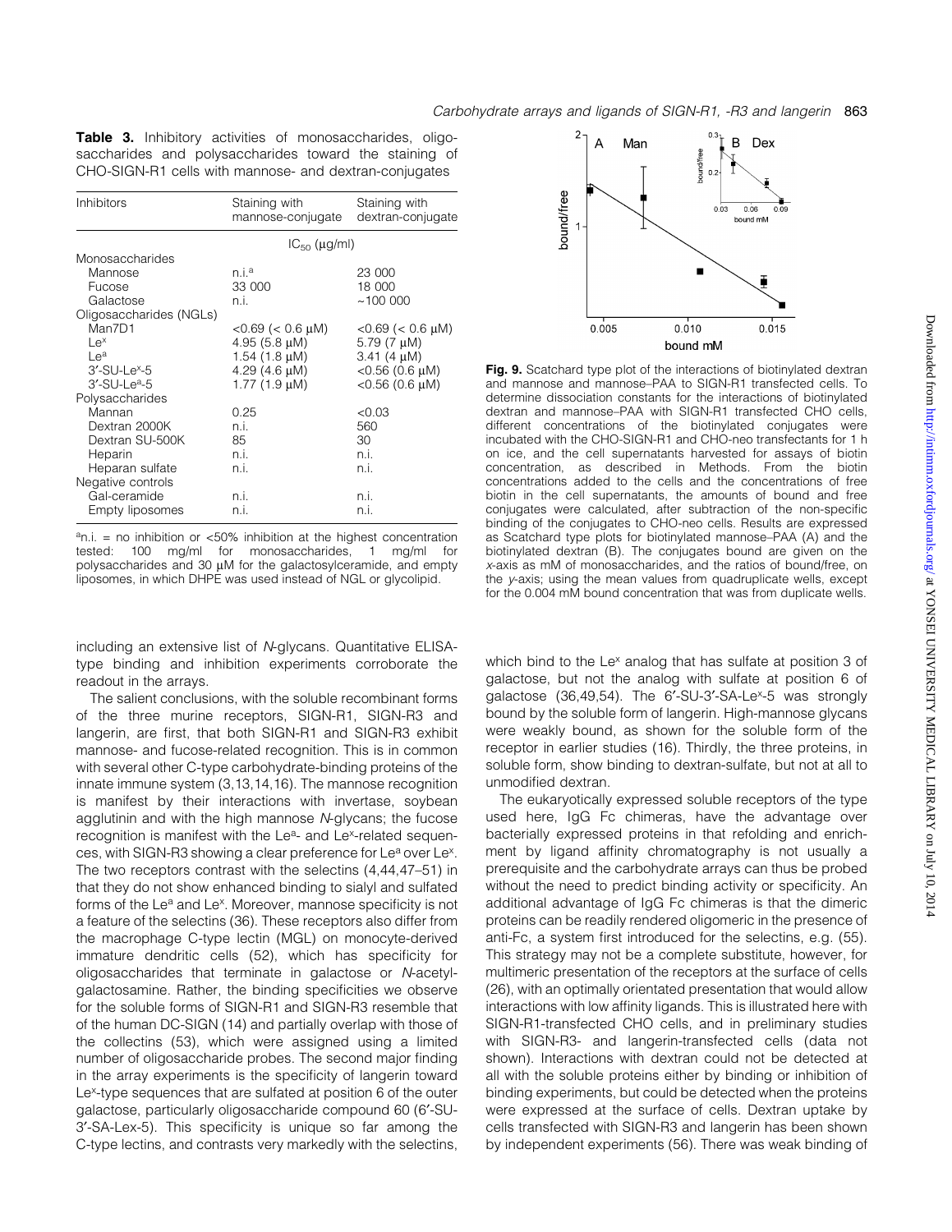soluble langerin-IgG to glycoconjugates with high-mannose glycans, whereas langerin-transfected cells bound strongly to a mannose conjugate and ovalbumin (our data not shown) (56). Thus, the two experimental approaches with the soluble and the cell-associated proteins complement one another; the soluble proteins lending themselves to surveys of binding to large numbers of carbohydrate probes, and the cellassociated proteins enabling detection of ligands of very low avidity that are not detectable with the soluble proteins even after artificial oligomerization.

The cell staining experiments with the SIGN-R1-transfectants in the present investigation have shown that the monosaccharide ligands, as well as oligosaccharide and polysaccharide ligands of this receptor can inhibit the dextran binding. Thus the dextran binding is likely to be mediated by the site that also binds mannose and fucose. The cytochemical experiments with SIGN-R1 transfectants to visualize and compare the uptake at 37°C of dextran- and mannoseconjugates, also showed the relatedness of the SIGN-R1 interactions with the two conjugates. At 1 h after incubation, the two conjugates were largely co-localized in intracellular compartments. Collectively, these data, and the ease of inhibition of dextran binding compared with inhibition of mannose-conjugate binding, as well as the results of Scatchard analyses lead to the conclusion that dextran is a ligand for SIGN-R1, but that its avidity is low.

Knowledge of the oligosaccharide sequences recognized by the murine receptors on antigen presenting cells now opens the way to examining experimentally the immunological sequelae of the interactions of the receptors with defined ligands of differing affinities. The way is also open to the inhibition of lectin-mediated uptake of pathogens, whereby they reach protected cell compartments and evade immune recognition and clearance. The overlaps in carbohydrate structures recognized by several of the receptors should not preclude such studies, as it is possible to design ligand presentations that are preferred by individual receptors (15,57). There is precedent for striking differences between carbohydrate binding receptors in recognition of a given oligosaccharide ligand (a high-mannose type N-glycan, Man9 for example) presented on different carrier proteins and also on the same proteins such as ribonuclease B before and after its denaturation (58,59). Two of the serum proteins of the innate immune system, conglutinin and mannan binding protein, bind avidly to the clustered Man9 N-glycan in the absence of carrier proteins (60,61). However, only conglutinin binds to the complement glycopeptide, iC3b, a proteolytic fragment of the glycoprotein C3, which bears a high-mannose N-glycan, predominantly Man9, at a single glycosylation site (58). The carrier protein has been shown to have a major  $influence$  on the availability of the N-glycan, as conglutinin does not bind to the parent C3 glycoprotein. Conglutinin can only bind after a proteolytic cleavage occurs of the glycoprotein in the complement cascade and conversion into iC3b.

With refinements in carbohydrate ligand presentation, in conjunction with gene deletions of the individual receptors, it will be possible to address the roles of the individual C-type lectins in the immune response, and above all to revisit and dissect pathways in the orchestration of T-independent antibody responses, this time using defined oligosaccharides as immunogens.

#### Acknowledgements

We acknowledge valuable carbohydrate materials from Yuan Chuan Lee, André Lubineau, Vladimir Piskarev, Camilla Westling and the late Akira Hasegawa. We appreciate stimulating discussions with Michel Nussenzweig and Penelope Bedford. We thank Robert Childs for advice on Scatchard analyses and Colin Herbert for assistance in preparation of the arrays, Peter Clark for the confocal microscopic imaging, and Lesley Sargeant in preparing the manuscript. This work was supported by a UK Medical Research Council programme grant 9601454 and NIH grants AI13013 and AI40045.

#### Abbreviations

| DC-SIGN         | dendritic cell specific intercellular adhesion molecule |
|-----------------|---------------------------------------------------------|
| GL              | grabbing non-integrin<br>glycolipid                     |
| <b>HBS</b>      | <b>HEPES-buffered saline</b>                            |
| Le <sup>x</sup> | Lewis <sup>x</sup>                                      |
| <b>NGL</b>      | neoglycolipid                                           |
| <b>PAA</b>      | polyacrylamide                                          |
| PE              | phycoerythrin                                           |

#### **References**

- 1 Weis, W. I., Taylor, M. E. and Drickamer, K. 1998. The C-type lectin superfamily in the immune system. Immunol. Rev. 163:19.
- 2 Kawasaki, T. 1999. Structure and biology of mannan-binding protein, MBP, an important component of innate immunity. Biochim. Biophys Acta 1473:186.
- 3 Feizi, T. 2000. Carbohydrate-mediated recognition systems in innate immunity. Immunol. Rev. 173:79.
- 4 Lowe, J. B. 2002. Glycosylation in the control of selectin counterreceptor structure and function. Immunol. Rev. 186:19.
- 5 Crocker, P. R. 2002. Siglecs: sialic-acid-binding immunoglobulinlike lectins in cell-cell interactions and signalling. Curr. Opin. Struct. Biol. 12:609.
- 6 Steinman, R. M. 2000. DC-SIGN: a guide to some mysteries of dendritic cells. Cell 100:491.
- 7 Geijtenbeek, T. B. H. and van Kooyk, Y. 2003. Pathogens target DC-SIGN to influence their fate. APMIS 111:698.
- 8 Geijtenbeek, T. B. H., Torensma, R., van Vliet, S. J., van Duijnhoven, G. C., Adema, G. J., van Kooyk, Y. and Figdor, C. G. 2000. Identification of DC-SIGN, a novel dendritic cellspecific ICAM-3 receptor that supports primary immune responses. Cell 100:575.
- 9 Soilleux, E. J., Morris, L. S., Leslie, G., Chehimi, J., Luo, Q., Levroney, E., Trowsdale, J., Montaner, L. J., Doms, R. W., Weissman, D., Coleman, N. and Lee, B. 2002. Constitutive and induced expression of DC-SIGN on dendritic cell and macrophage subpopulations in situ and in vitro. J. Leukoc. Biol. 71:445.
- 10 Valladeau, J., Ravel, O., Dezutter-Dambuyant, C., Moore, K., Kleijmeer, M., Liu, Y., Duvert-Frances, V., Vincent, C., Schmitt, D., Davoust, J., Caux, C., Lebecque, S. and Saeland, S. 2000. Langerin, a novel C-type lectin specific to Langerhans cells, is an endocytic receptor that induces the formation of Birbeck granules. Immunity 12:71.
- 11 Bashirova, A. A., Geijtenbeek, T. B., van Duijnhoven, G. C., van Vliet, S. J., Eilering, J. B., Martin, M. P., Wu, L., Martin, T. D., Viebig, N., Knolle, P. A., Kewal Ramani, V. N., van Kooyk, Y. and Carrington, M. 2001. A dendritic cell-specific intercellular adhesion molecule 3-grabbing nonintegrin (DC-SIGN)-related protein is highly expressed on human liver sinusoidal endothelial cells and promotes HIV-1 infection. J. Exp. Med. 193:671.
- 12 Feinberg, H., Mitchell, D. A., Drickamer, K. and Weis, W. I. 2001.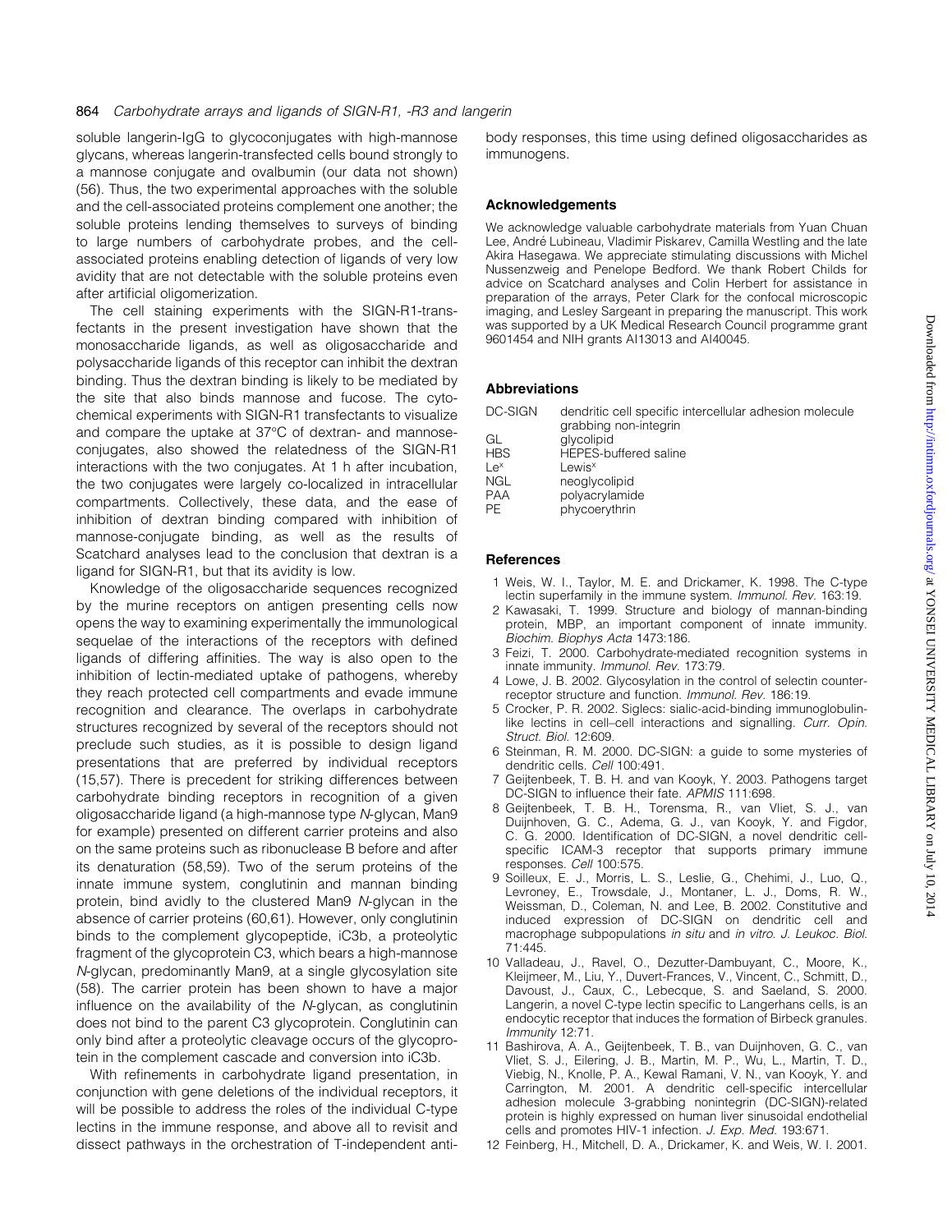Structural basis for selective recognition of oligosaccharides by DC-SIGN and DC-SIGNR. Science 294:2163.

- 13 Mitchell, D. A., Fadden, A. J. and Drickamer, K. 2001. A novel mechanism of carbohydrate recognition by the C-type lectins DC-SIGN and DC-SIGNR. Subunit organization and binding to multivalent ligands. J. Biol. Chem. 276:28939.
- 14 Appelmelk, B. J., Van, D., I, van Vliet, S. J., Vandenbroucke-Grauls, C. M., Geijtenbeek, T. B. and van Kooyk, Y. 2003. Cutting edge: carbohydrate profiling identifies new pathogens that interact with dendritic cell-specific ICAM-3-grabbing nonintegrin on dendritic cells. J. Immunol. 170:1635.
- 15 Frison, N., Taylor, M. E., Soilleux, E., Bousser, M. T., Mayer, R., Monsigny, M., Drickamer, K. and Roche, A. C. 2003. Oligolysinebased oligosaccharide clusters: selective recognition and endocytosis by the mannose receptor and dendritic cell-specific intercellular adhesion molecule 3 (ICAM-3)-grabbing nonintegrin. J. Biol. Chem. 278:23922.
- 16 Stambach, N. S. and Taylor, M. E. 2003. Characterization of carbohydrate recognition by langerin, a C-type lectin of Langerhans cells. Glycobiology 13:401.
- 17 Figdor, C. G., van Kooyk, Y. and Adema, G. J. 2002. C-type lectin receptors on dendritic cells and Langerhans cells. Nat. Rev. Immunol. 2:77.
- 18 Geijtenbeek, T. B., Krooshoop, D. J., Bleijs, D. A., van Vliet, S. J., van Duijnhoven, G. C., Grabovsky, V., Alon, R., Figdor, C. G. and van Kooyk, Y. 2000. DC-SIGN-ICAM-2 interaction mediates dendritic cell trafficking. Nat. Immunol. 1:353.
- 19 van Kooyk, Y., Appelmelk, B. and Geijtenbeek, T. B. H. 2003. A fatal attraction: Mycobacterium tuberculosis and HIV-1 target DC-SIGN to escape immune surveillance. Trends Mol. Med. 9:153.
- 20 Geijtenbeek, T. B. H., Kwon, D. S., Torensma, R., van Vliet, S. J., van Duijnhoven, G. C., Middel, J., Cornelissen, I. L., Nottet, H. S., Kewal Ramani, V. N., Littman, D. R., Figdor, C. G. and van Kooyk, Y. 2000. DC-SIGN, a dendritic cell-specific HIV-1-binding protein that enhances trans-infection of T cells. Cell 100:587.
- 21 Kwon, D. S., Gregorio, G., Bitton, N., Hendrickson, W. A. and Littman, D. R. 2002. DC-SIGN-mediated internalization of HIV is required for trans-enhancement of T cell infection. Immunity 16:135.
- 22 Tailleux, L., Schwartz, O., Herrmann, J. L., Pivert, E., Jackson, M., Amara, A., Legres, L., Dreher, D., Nicod, L. P., Gluckman, J. C., Lagrange, P. H., Gicquel, B. and Neyrolles, O. 2003. DC-SIGN is the major Mycobacterium tuberculosis receptor on human dendritic cells. J. Exp. Med. 197:121.
- 23 Park, C. G., Takahara, K., Umemoto, E., Yashima, Y., Matsubara, K., Matsuda, Y., Clausen, B. E., Inaba, K. and Steinman, R. M. 2001. Five mouse homologues of the human dendritic cell C-type lectin, DC-SIGN. Int. Immunol. 13:1283.
- 24 Takahara, K., Omatsu, Y., Yashima, Y., Maeda, Y., Tanaka, S., Iyoda, T., Clausen, B. E., Matsubara, K., Letterio, J., Steinman, R. M., Matsuda, Y. and Inaba, K. 2002. Identification and expression of mouse Langerin (CD207) in dendritic cells. Int. Immunol. 14:433.
- 25 Geijtenbeek, T. B., Groot, P. C., Nolte, M. A., van Vliet, S. J., Gangaram-Panday, S. T., van Duijnhoven, G. C., Kraal, G., van Oosterhout, A. J. and van Kooyk, Y. 2002. Marginal zone macrophages express a murine homologue of DC-SIGN that captures blood-borne antigens in vivo. Blood 100:2908.
- 26 Kang, Y. S., Yamazaki, S., Iyoda, T., Pack, M., Bruening, S. A., Kim, J. Y., Takahara, K., Inaba, K., Steinman, R. M. and Park, C. G. 2003. SIGN-R1, a novel C-type lectin expressed by marginal zone macrophages in spleen, mediates uptake of the polysaccharide dextran. Int. Immunol. 15:177.
- 27 Humphrey, J. H. 1981. Tolerogenic or immunogenic activity of hapten-conjugated polysaccharides correlated with cellular localization. Eur. J. Immunol. 11:212.
- 28 Amlot, P. L., Grennan, D. and Humphrey, J. H. 1985. Splenic dependence of the antibody response to thymus-independent (TI-2) antigens. Eur. J. Immunol. 15:508.
- 29 Kraal, G., Ter Hart, H., Meelhuizen, C., Venneker, G. and Claassen, E. 1989. Marginal zone macrophages and their role in the immune response against T-independent type 2 antigens:

modulation of the cells with specific antibody. Eur. J. Immunol. 19:675.

- 30 Chao, D. and MacPherson, G. G. 1990. Analysis of thymusindependent type 2 antigen uptake by marginal zone macrophages in thin slices of viable lymphoid tissue in vitro. Eur. J. Immunol. 20:1451.
- 31 Feizi, T. 2000. Progress in deciphering the information content of the 'glycome'—a crescendo in the closing years of the millennium. Glycoconj. J. 17:553.
- 32 Schena, M., Shalon, D., Davis, R. W. and Brown, P. O. 1995. Quantitative monitoring of gene expression patterns with a complementary DNA microarray. Science 270:467.
- 33 Mitchell, P. 2002. A perspective on protein microarrays. Nat. Biotechnol. 20:225.
- 34 Feizi, T., Fazio, F., Chai, W. and Wong, C.-H. 2003. Carbohydrate microarrays  $-$  a new set of technologies at the frontiers of glycomics. Curr. Opin. Struct. Biol. 13:637.
- 35 Wang, D., Liu, S., Trummer, B. J., Deng, C. and Wang, A. 2002. Carbohydrate microarrays for the recognition of cross-reactive molecular markers of microbes and host cells. Nat. Biotechnol. 20:275.
- 36 Fukui, S., Feizi, T., Galustian, C., Lawson, A. M. and Chai, W. 2002. Oligosaccharide microarrays for high-throughput detection and specificity assignments of carbohydrate-protein interactions. Nat. Biotechnol. 20:1011.
- 37 Willats, W. G., Rasmussen, S. E., Kristensen, T., Mikkelsen, J. D. and Knox, J. P. 2002. Sugar-coated microarrays: A novel slide surface for the high-throughput analysis of glycans. Proteomics 2:1666.
- 38 Houseman, B. T. and Mrksich, M. 2002. Carbohydrate arrays for the evaluation of protein binding and enzymatic modification. Chem. Biol. 9:443.
- 39 Park, S. and Shin, I. 2002. Fabrication of carbohydrate chips for studying protein-carbohydrate interactions. Angew. Chem. Int. Ed. Engl. 41:3180.
- 40 Fazio, F., Bryan, M. C., Blixt, O., Paulson, J. C. and Wong, C. H. 2002. Synthesis of sugar arrays in microtiter plate. J. Am. Chem. Soc. 124:14397.
- 41 Kameyama, A., Ishida, H., Kiso, M. and Hasegawa, A. 1991. Synthetic studies on sialoglycoconjugates 22: total synthesis of tumor-associated ganglioside, sialyl Lewis X. J. Carbohydr. Chem. 10:549.
- 42 Feizi, T., Stoll, M. S., Yuen, C.-T., Chai, W. and Lawson, A. M. 1994. Neoglycolipids: probes of oligosaccharide structure, antigenicity and function. Methods Enzymol. 230:484.
- 43 Hawiger, D., Inaba, K., Dorsett, Y., Guo, M., Mahnke, K., Rivera, M., Ravetch, J. V., Steinman, R. M. and Nussenzweig, M. C. 2001. Dendritic cells induce peripheral T cell unresponsiveness under steady state conditions in vivo. J. Exp. Med. 194:769.
- 44 Galustian, C., Childs, R. A., Yuen, C.-T., Hasegawa, A., Kiso, M., Lubineau, A., Shaw, G. and Feizi, T. 1997. Valency dependent patterns of reactivity of human L-selectin towards sialyl and sulfated oligosaccharides of Le<sup>a</sup> and Le<sup>x</sup> types: Relevance to antiadhesion therapeutics. Biochemistry 36:5260.
- 45 Galustian, C., Childs, R. A., Stoll, M., Ishida, H., Kiso, M. and Feizi, T. 2002. Synergistic interactions of the two classes of ligand, sialyl-Lewis<sup>a/x</sup> fuco-oligosaccharides and short sulpho-motifs, with the P- and L-selectins: implications for therapeutic inhibitor designs. Immunology 105:350.
- 46 Gan, Z. and Marquardt, R. R. 1999. Colorimetric competitive inhibition method for the quantification of avidin, streptavidin and biotin. J. Biochem. Biophys Methods 39:1.
- 47 Berg, E. L., Robinson, M. K., Mansson, O., Butcher, E. C. and Magnani, J. L. 1991. A carbohydrate domain common to both sialyl Lea and sialyl Lex is recognized by the endothelial cell leukocyte adhesion molecule ELAM-1. J. Biol. Chem. 266:14869.
- 48 Larkin, M., Ahern, T. J., Stoll, M. S., Shaffer, M., Sako, D., O'Brien, J., Lawson, A. M., Childs, R. A., Barone, K. M., Langer-Safer, P. R., Hasegawa, A., Kiso, M., Larsen, G. R. and Feizi, T. 1992. Spectrum of sialylated and non-sialylated fuco-oligosaccharides bound by the endothelial-leukocyte adhesion molecule E-selectin. Dependence of the carbohydrate binding activity on E-selectin density. J. Biol. Chem. 267:13661.